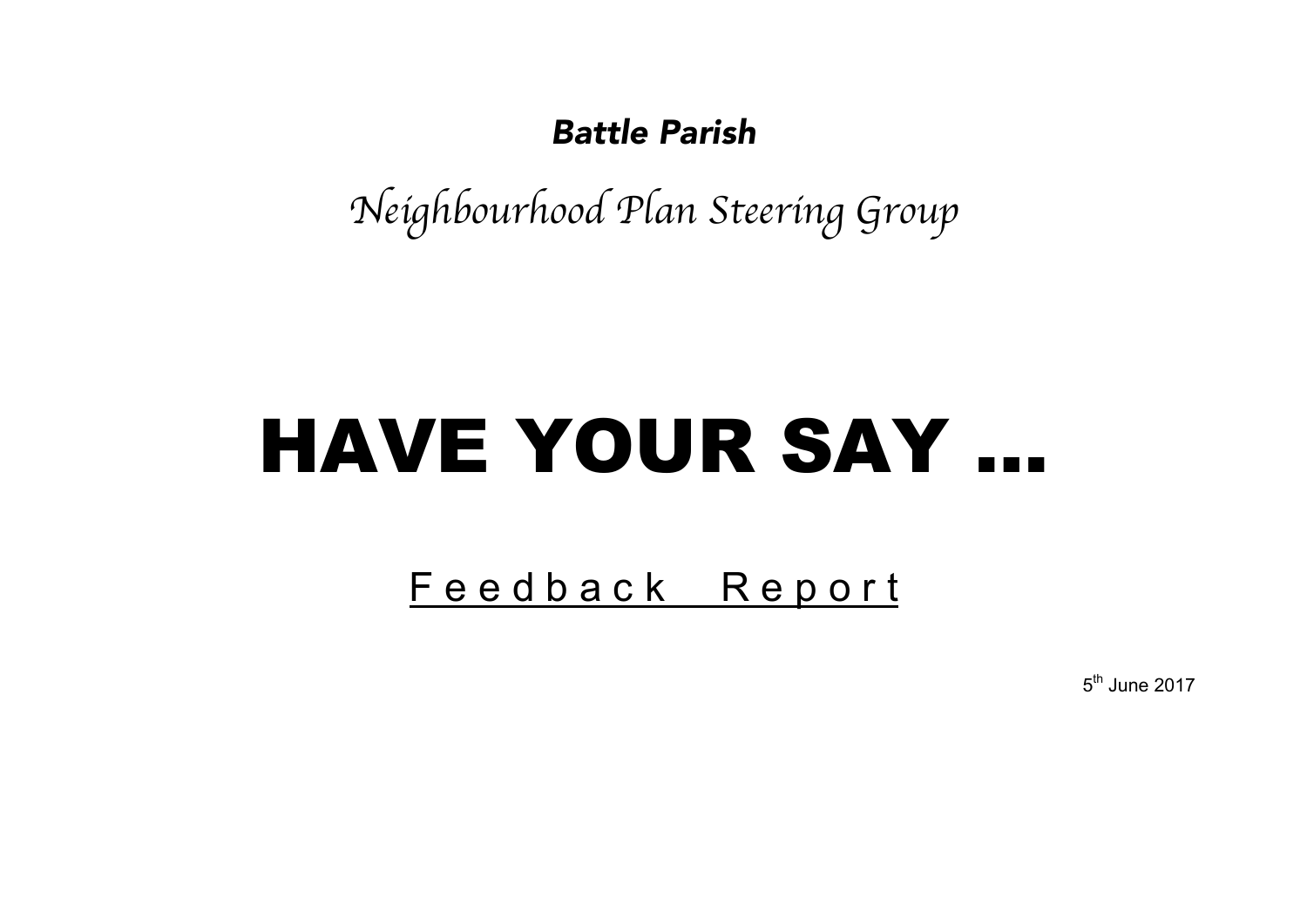### SITES INCLUDED:

- B23 Starr's Mead
- B27 Land Behind Claverham Way
- B40 Saxon Farm
- B45 Stone Croft Chain Lane
- BA6 Mount Street
- BA7 NE St Mary's
- BA12 Frederick Thatcher Place
- BA13 BlackFriars (BA49 BA11)
- BA18 Almonry Farm S & E
- BA19 16 Virgin's Lane
- BA25 Lilly Bank Farm
- BA26 Netherfield Hill Allotments
- BA27 Land behind Claverham Way
- BA28 ?
- BA29 White Hayes Caldbec Hill
- BA31 Glen Gorse
- BA33 19 Virgin's Lane
- BA34 Land Opposite Seat Garage Telham
- BA41 Land Opposite Battle Golf Course
- B44/BA44 Almonry Farm??????????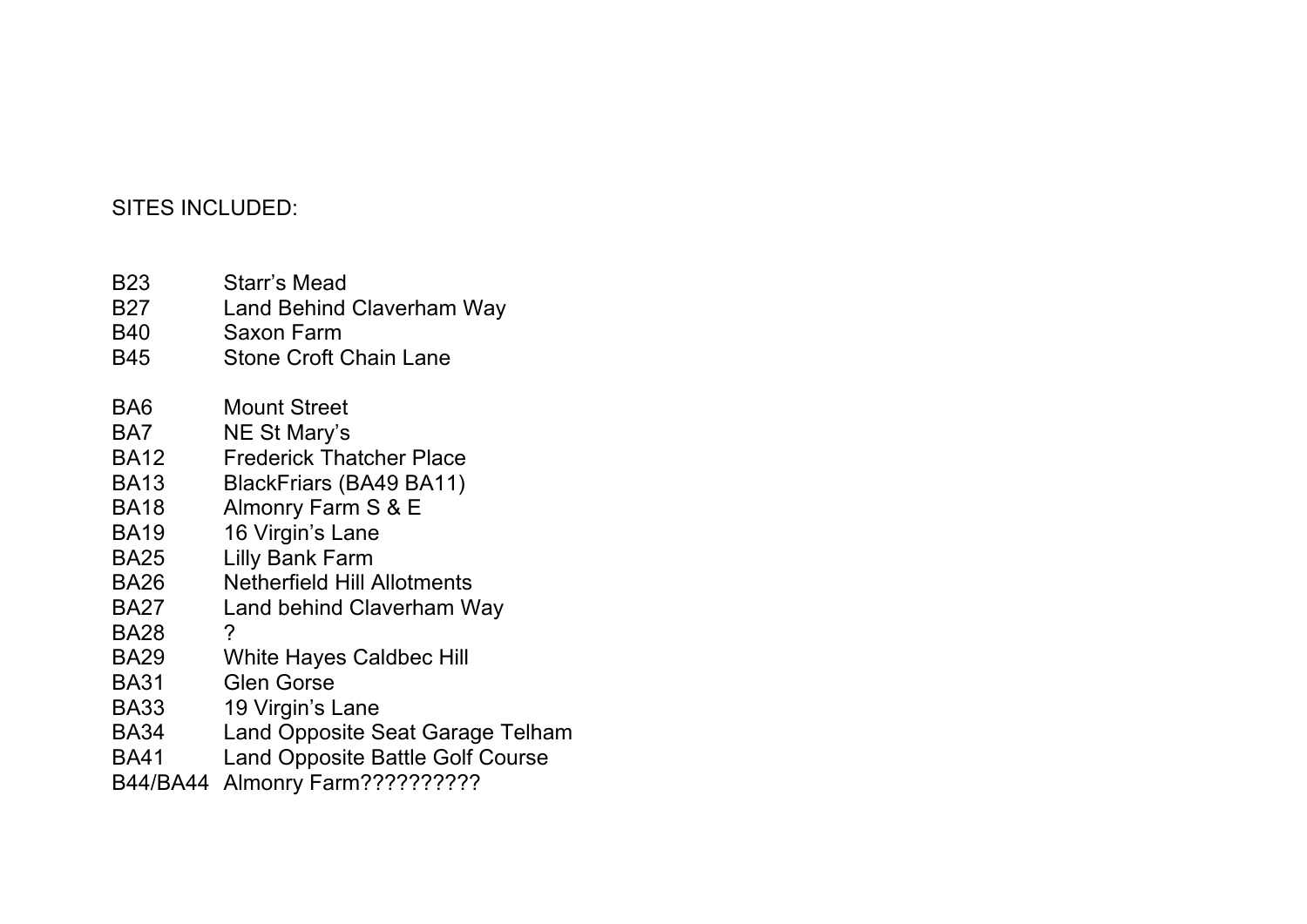- NE1 Darvell Down<br>NE5 Swallow Barn
- 
- NE5 Swallow Barn<br>NE10 NE Darvell Do NE Darvell Down
- TBA1 Squirrel Inn<br>TBA2 Golf Course
- 
- TBA2 Golf Course<br>TBA3 High Views L High Views Loose Farm
- NRS General Views on no specific site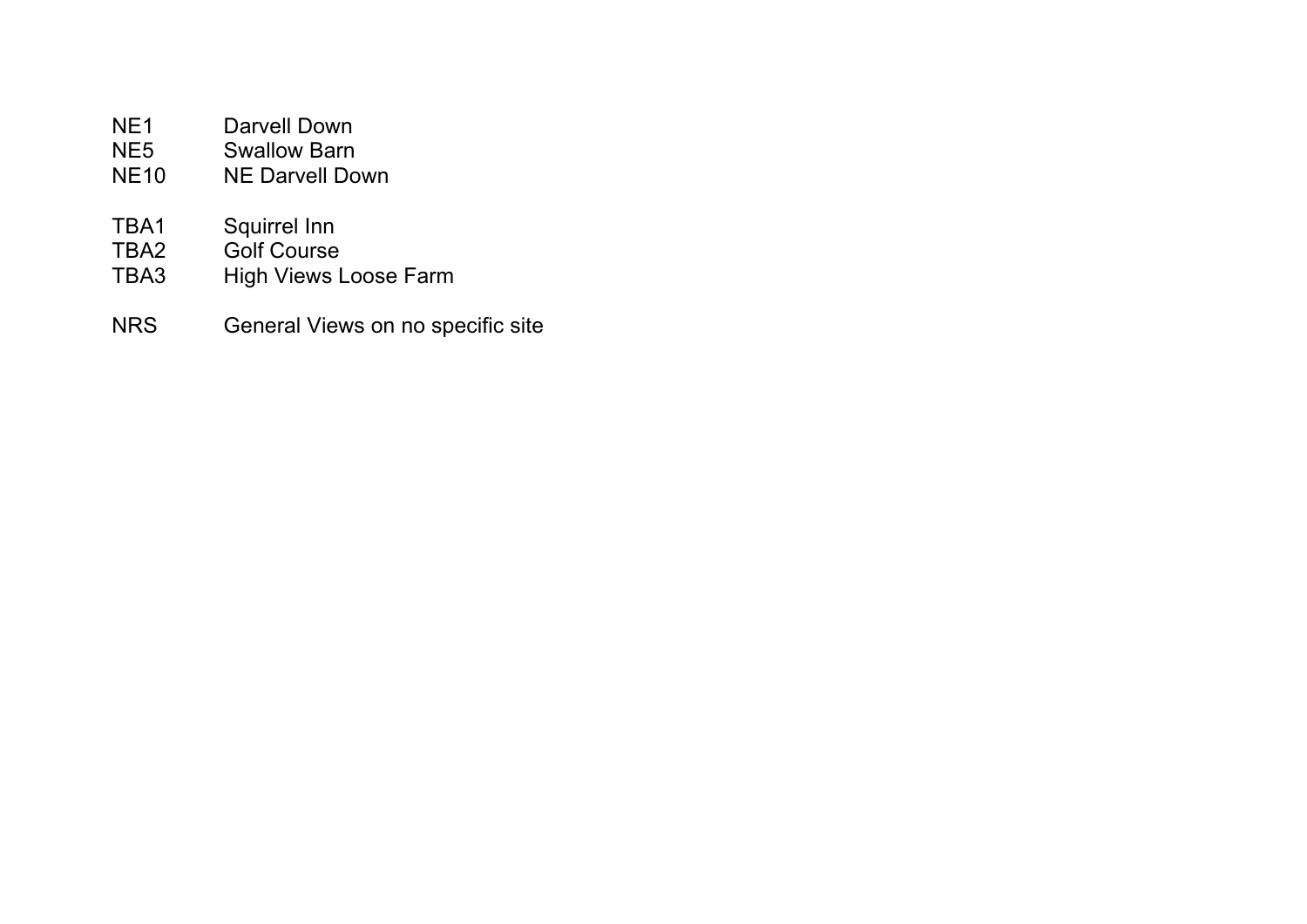| SITE CODE:                                                                                                                                                               | SITE: |            |     | Contributors: |
|--------------------------------------------------------------------------------------------------------------------------------------------------------------------------|-------|------------|-----|---------------|
|                                                                                                                                                                          |       | <b>YES</b> | NO. | Comments      |
| 1. Green Spaces identified in the display<br>should be protected                                                                                                         |       |            |     |               |
| 2a. The distinct identities of Battle Town<br>and the surrounding village communities<br>should be protected by strategic gaps<br>which would prevent ribbon development |       |            |     |               |
| 2b. The distinct identity of Battle Civil<br>Parish should be protected from urban<br>sprawl towards Hastings                                                            |       |            |     |               |
| 3. Building and built-on land that is part of<br>the character of the civil parish or that<br>provides a community resource should be<br>protected                       |       |            |     |               |
| 4. Battle town is already heavily congested<br>with traffic. Should new developments<br>provide every opportunity for people to<br>walk or cycle to local destinations   |       |            |     |               |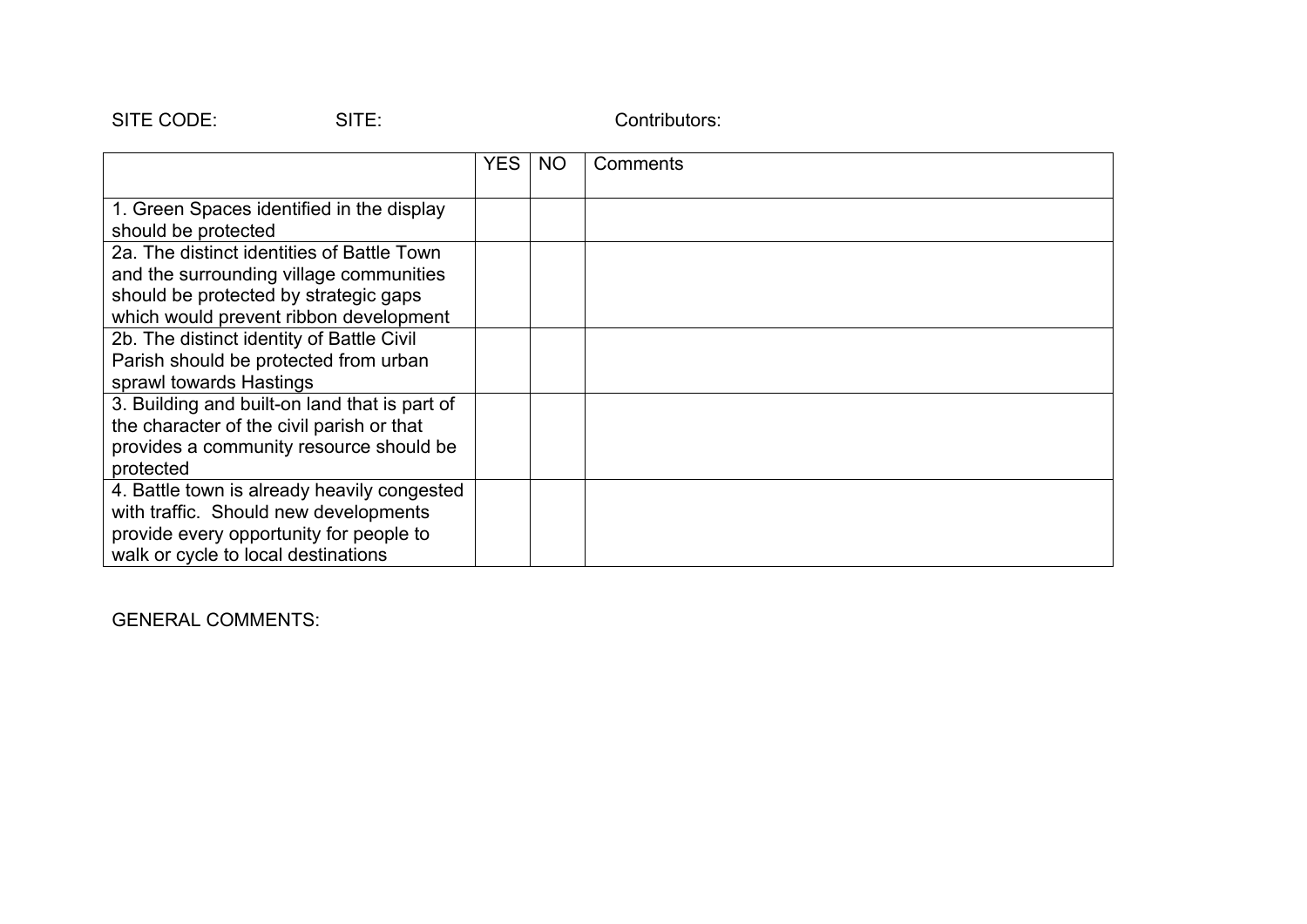| SITE CODE: B23                                                                                                                                                           | SITE: | <b>Starrs Mead?</b> |     | Contributors: B23.1, B23.2, B23.3 BA31.30, BA18.2<br><b>BA18.4</b>                                       |
|--------------------------------------------------------------------------------------------------------------------------------------------------------------------------|-------|---------------------|-----|----------------------------------------------------------------------------------------------------------|
|                                                                                                                                                                          |       | <b>YES</b>          | NO. | Comments                                                                                                 |
| 1. Green Spaces identified in the display<br>should be protected                                                                                                         |       | 3                   |     | green spaces lungs to protect environment<br>Glengorse next door should be protected as a green<br>space |
| 2a. The distinct identities of Battle Town<br>and the surrounding village communities<br>should be protected by strategic gaps<br>which would prevent ribbon development |       | 3                   |     |                                                                                                          |
| 2b. The distinct identity of Battle Civil<br>Parish should be protected from urban<br>sprawl towards Hastings                                                            |       | 3                   |     | - distinct community, must be protected                                                                  |
| 3. Building and built-on land that is part of<br>the character of the civil parish or that<br>provides a community resource should be<br>protected                       |       | 3                   |     |                                                                                                          |
| 4. Battle town is already heavily congested<br>with traffic. Should new developments<br>provide every opportunity for people to<br>walk or cycle to local destinations   |       | 3                   |     |                                                                                                          |

- concerned about the proposed development being linked into Starrs Mead and Blackfriars and making it too large a development
- infrastructure is too poor to support this/these developments/roads too narrow, no pavements, no crossings x 2
- site should be used for children's schooling only
- the land between stars mead and Marley Lane seems more suitable to development x 2
- this is not a vacant field but the garden of No 18 & No 30 Hastings Road and has no access; road access to No 30 is a narrow unadopted road and not suitable for construction traffic
- housing density is inappropriate for this area
- access on B23 red line is unclear. Boundary line would have to be changed
- suitable for development x 1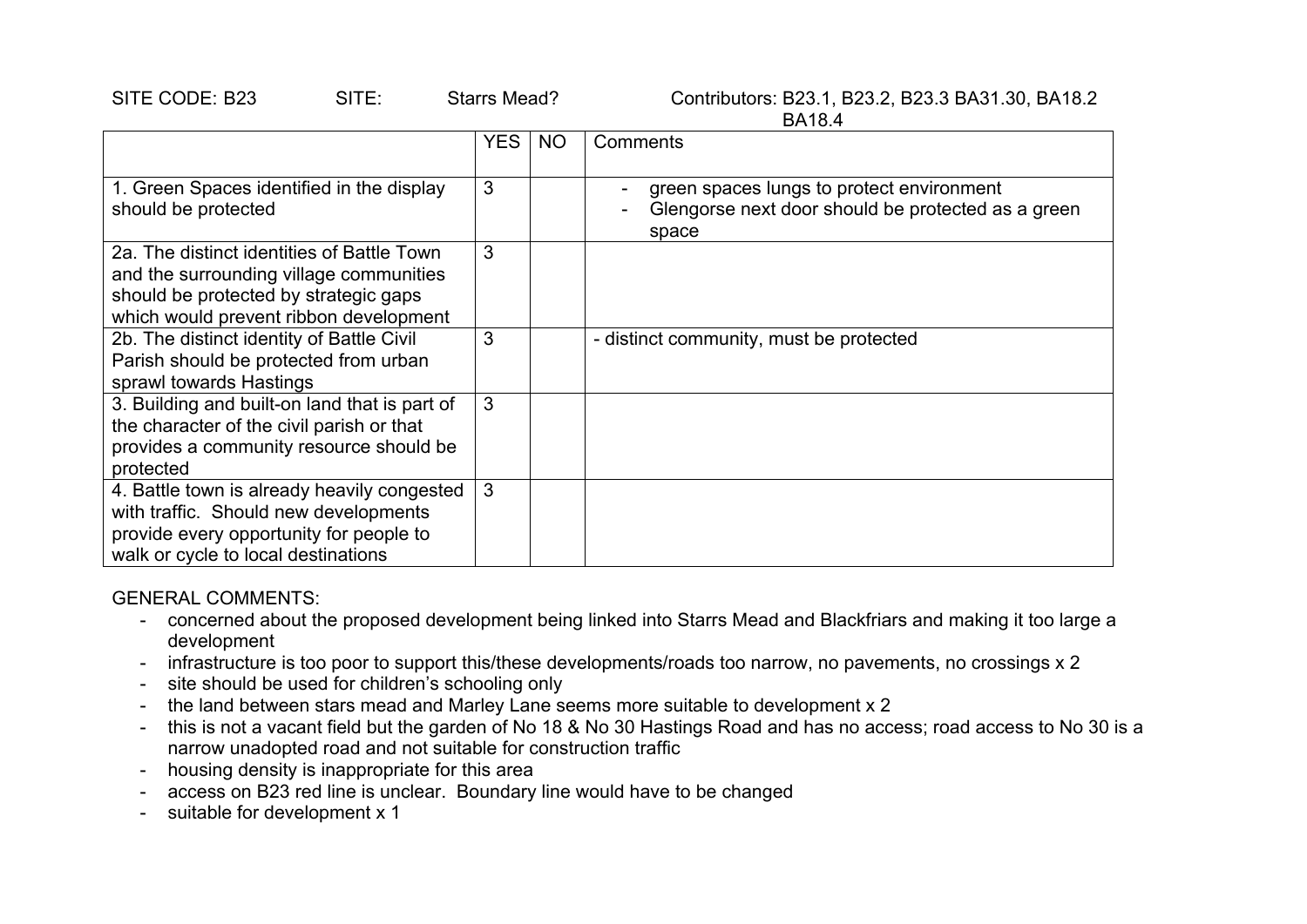### SITE CODE: B40 SITE: Saxon Farm Contributors: B40.1,2,3,4,5,6,7,8,9,10,11,12,13,14,15,16,17,18,19

|                                                                                                                                                                                                  | <b>YES</b> | <b>NO</b>      | Comments                                                                                                                                                                                     |
|--------------------------------------------------------------------------------------------------------------------------------------------------------------------------------------------------|------------|----------------|----------------------------------------------------------------------------------------------------------------------------------------------------------------------------------------------|
| 1. Green Spaces identified in the display<br>should be protected                                                                                                                                 | 18         |                | - needs to be protected to keep uniqueness x 11                                                                                                                                              |
| 2a. The distinct identities of Battle Town<br>and the surrounding village communities<br>should be protected by strategic gaps<br>which would prevent ribbon development                         | 18         |                | - this development would go against this x 9                                                                                                                                                 |
| 2b. The distinct identity of Battle Civil<br>Parish should be protected from urban<br>sprawl towards Hastings                                                                                    | 18         |                | integrity of Battle's historic place in England's history<br>must be protected x 12<br>tourism would suffer if allowed                                                                       |
| 3. Building and built-on land that is part of<br>the character of the civil parish or that<br>provides a community resource should be<br>protected                                               | 18         |                | - we are an historic town                                                                                                                                                                    |
| 4. Battle town is already heavily congested<br>with traffic. Should new developments<br>provide every opportunity for people to<br>walk or cycle to local destinations<br>______________________ | 16         | $\overline{2}$ | improved bus services and dedicated cycle paths<br>essential<br>lack of these facilities<br>$\overline{\phantom{a}}$<br>too far for some in this area to do this<br>$\overline{\phantom{a}}$ |

- outside the development boundary for Battle X 5
- this development would increase congestion with people trying to get to the station plus cause danger to pupils at Claverham X 12
- infrastructure roads/narrowness of current roads/services can't cope with further houses x 10
- lies in an AONB/ unique to Battle X 11
- no amenities/shops this end of town so more congestion/this end have to travel to shops etc x 7
- current tenant farmer has 8 years left on lease/remain as farmland/it is not disuses x 6
- drainage issues
- Great crested newts in the pond and swamp land x 2
- more pollutants especially diesel X 3
- tourism the main employer for Battle would suffer / local business would suffer x 2
- habitat for crest crested newts, bats, grass snakes and birds/hedgerows need to be protected x 4
- we need smaller developments of 6 houses or less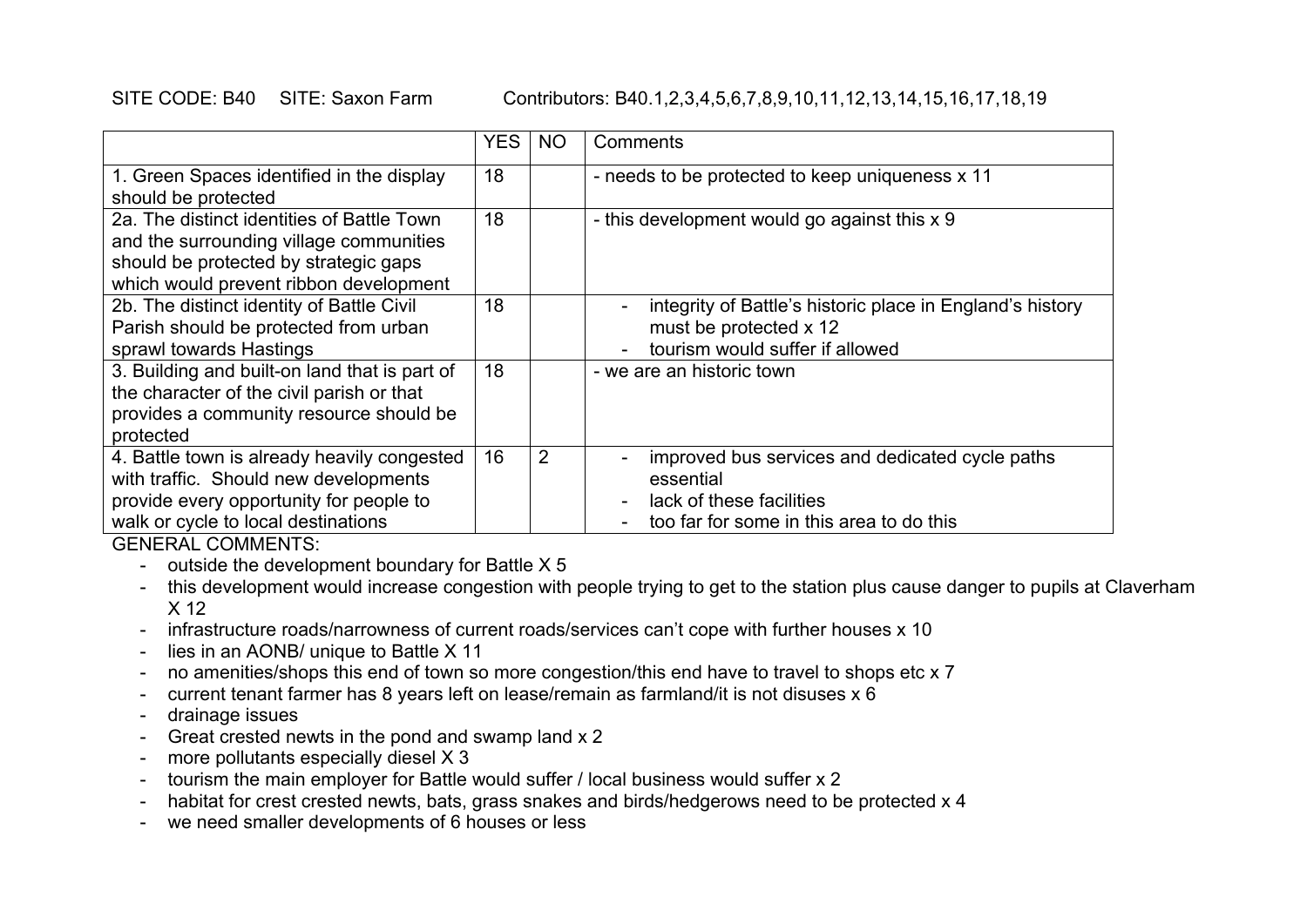|                                                                                 | <b>YES</b> | <b>NO</b> | Comments |
|---------------------------------------------------------------------------------|------------|-----------|----------|
| 1. Green Spaces identified in the display                                       | 1          |           |          |
| should be protected                                                             |            |           |          |
| 2a. The distinct identities of Battle Town                                      | 1          |           |          |
| and the surrounding village communities                                         |            |           |          |
| should be protected by strategic gaps<br>which would prevent ribbon development |            |           |          |
| 2b. The distinct identity of Battle Civil                                       | 1          |           |          |
| Parish should be protected from urban                                           |            |           |          |
| sprawl towards Hastings                                                         |            |           |          |
| 3. Building and built-on land that is part of                                   |            |           |          |
| the character of the civil parish or that                                       |            |           |          |
| provides a community resource should be                                         |            |           |          |
| protected<br>4. Battle town is already heavily congested                        |            |           |          |
| with traffic. Should new developments                                           |            |           |          |
| provide every opportunity for people to                                         |            |           |          |
| walk or cycle to local destinations                                             |            |           |          |

- clarification needed of exact area covered and which is private roads that may be affected
- newly cleared piece of land next to Stonecroft; was woodland until April 17 cleared before we could get tree officer involved
- the use of chain lane as a road is NOT acceptable is it is a private road and public footpath
- the owners of the private unmade road would not consent to be made available for public and vehicular use
- this is an historic Drovers Path in use for over 400 years; residents of Welhampton? Gardens are all opposed to this development
- create more congestion into and out of Bttle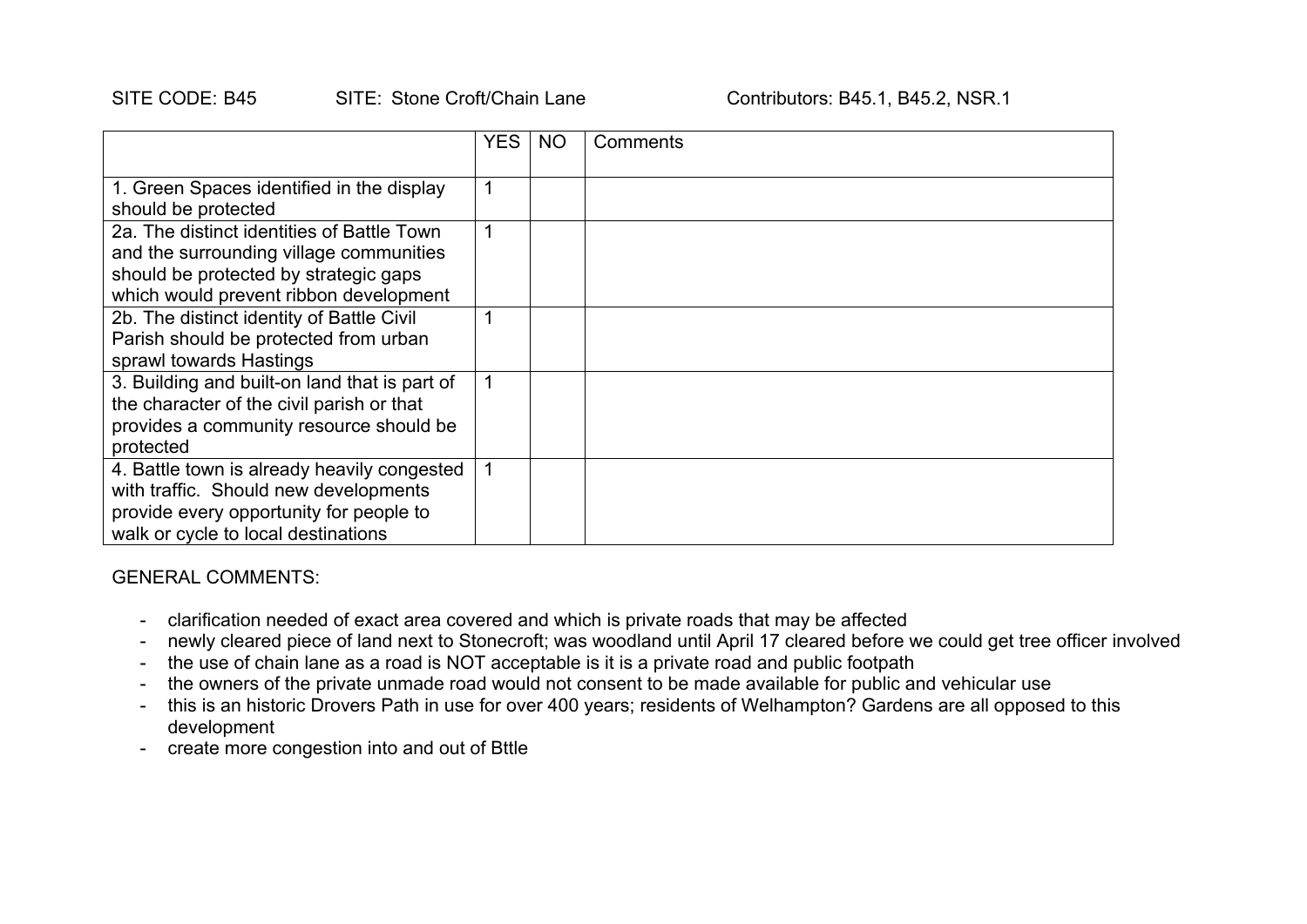#### SITE CODE: BA6 SITE: Mount Street Contributors: BA6.1, NSR.1

|                                                                                                                                                                          | <b>YES</b>     | <b>NO</b> | Comments                                 |
|--------------------------------------------------------------------------------------------------------------------------------------------------------------------------|----------------|-----------|------------------------------------------|
| 1. Green Spaces identified in the display<br>should be protected                                                                                                         | $\overline{2}$ |           | - keeping green spaces is a top response |
| 2a. The distinct identities of Battle Town<br>and the surrounding village communities<br>should be protected by strategic gaps<br>which would prevent ribbon development | $\overline{2}$ |           |                                          |
| 2b. The distinct identity of Battle Civil<br>Parish should be protected from urban<br>sprawl towards Hastings                                                            | $\overline{2}$ |           |                                          |
| 3. Building and built-on land that is part of<br>the character of the civil parish or that<br>provides a community resource should be<br>protected                       | 2              |           |                                          |
| 4. Battle town is already heavily congested<br>with traffic. Should new developments<br>provide every opportunity for people to<br>walk or cycle to local destinations   | 2              |           |                                          |

- Parking is a constant issue in Battle and may be contributing to shops and trade decline
- With parking being an issue could this site not be used as a parking area as opposed to more housing?
- More congestion into and out of Battle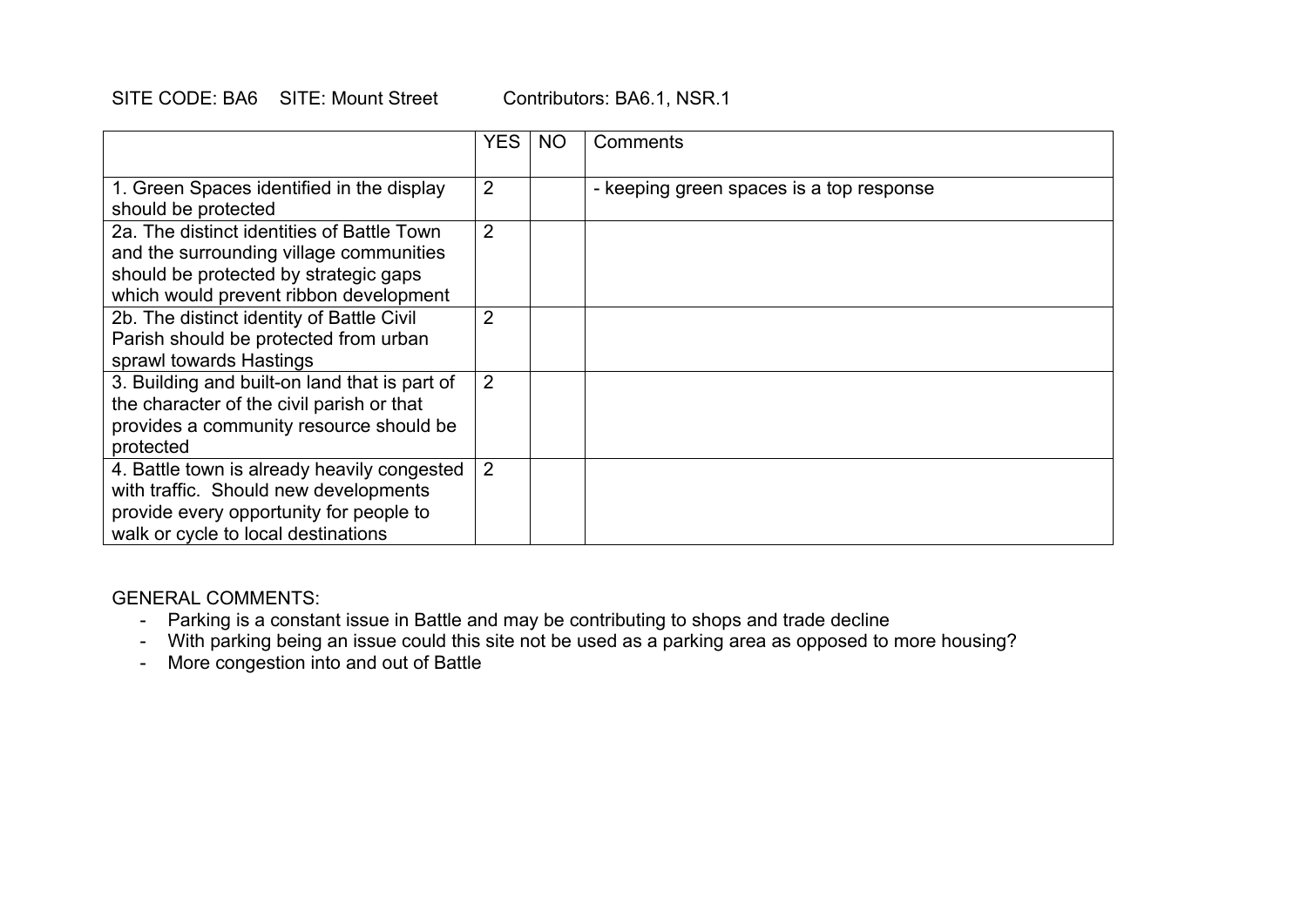|                                                                                                                                                                          | <b>YES</b> | NO | Comments                                                            |
|--------------------------------------------------------------------------------------------------------------------------------------------------------------------------|------------|----|---------------------------------------------------------------------|
| 1. Green Spaces identified in the display<br>should be protected                                                                                                         | 3          |    | - historic town should be protected                                 |
| 2a. The distinct identities of Battle Town<br>and the surrounding village communities<br>should be protected by strategic gaps<br>which would prevent ribbon development | 3          |    | - unique place in history and should be recognised and<br>protected |
| 2b. The distinct identity of Battle Civil<br>Parish should be protected from urban<br>sprawl towards Hastings                                                            | 3          |    | unique place in history and should be recognised and<br>protected   |
| 3. Building and built-on land that is part of<br>the character of the civil parish or that<br>provides a community resource should be<br>protected                       | 3          |    | unique place in history and should be recognised and<br>protected   |
| 4. Battle town is already heavily congested<br>with traffic. Should new developments<br>provide every opportunity for people to<br>walk or cycle to local destinations   | 2          |    | essential<br>cycle lanes should not be on the High Street           |

- the town's infrastructure needs to be improved before any new housing is considered
- unsuitable due to access and marsh ground. Also footpaths here
- would damage the church, it's appearance
- would add to the pressure of the bottleneck
- this is bad for both church and abbey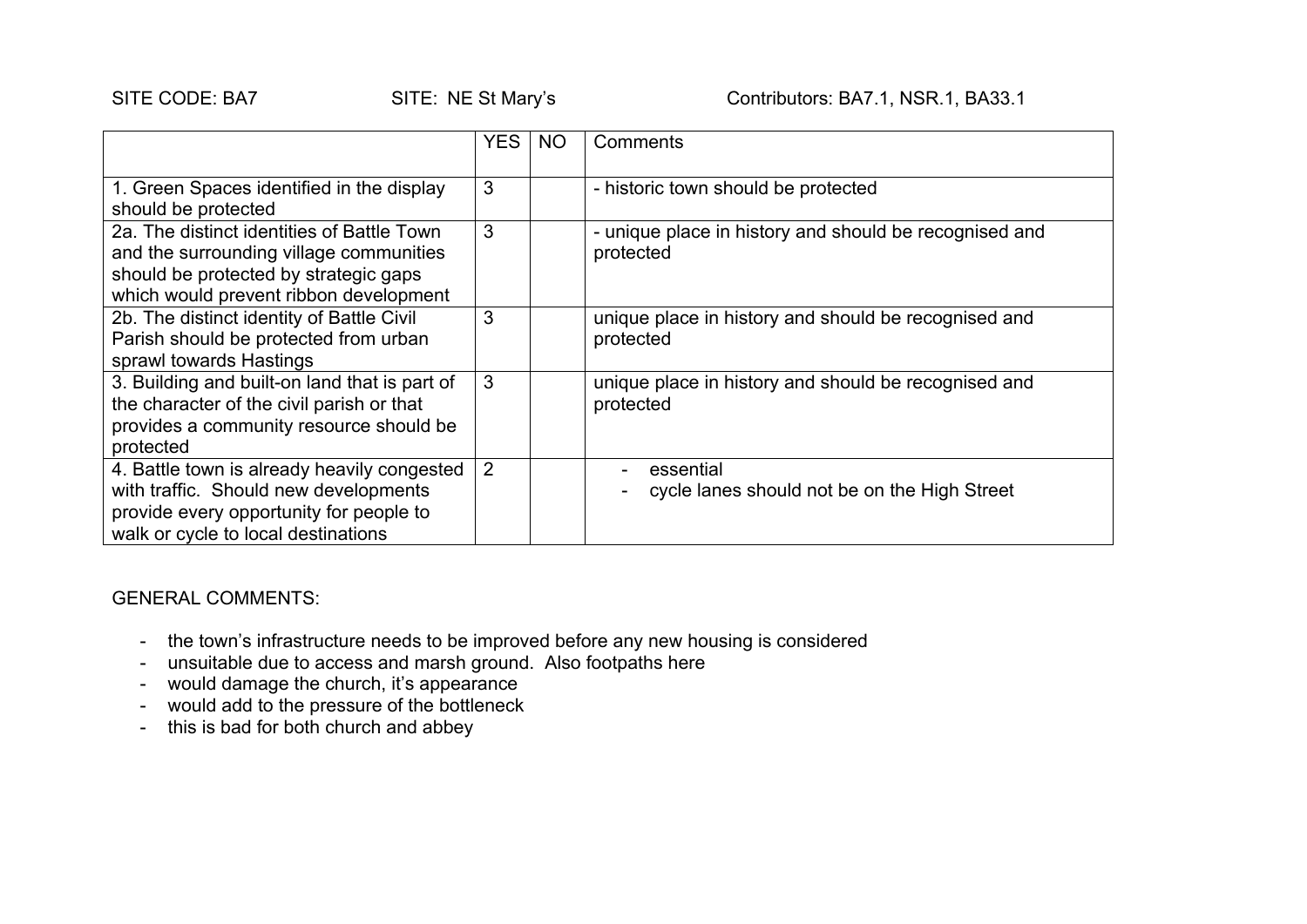SITE CODE: BA12 SITE: Frederick Thatcher Place Contributors: BA12.1 to 6, BA12.7, 8, 9, 10, 11, NSR.1

|                                                                                                                                                                          | <b>YES</b> | <b>NO</b> | Comments                                                                                                                                                                                                      |
|--------------------------------------------------------------------------------------------------------------------------------------------------------------------------|------------|-----------|---------------------------------------------------------------------------------------------------------------------------------------------------------------------------------------------------------------|
| 1. Green Spaces identified in the display<br>should be protected                                                                                                         | 10         |           | - this is a green space                                                                                                                                                                                       |
| 2a. The distinct identities of Battle Town<br>and the surrounding village communities<br>should be protected by strategic gaps<br>which would prevent ribbon development | 10         |           | - this a strategic gap                                                                                                                                                                                        |
| 2b. The distinct identity of Battle Civil<br>Parish should be protected from urban<br>sprawl towards Hastings                                                            | 10         |           |                                                                                                                                                                                                               |
| 3. Building and built-on land that is part of<br>the character of the civil parish or that<br>provides a community resource should be<br>protected                       | 10         |           | - Frederick Thatcher Place is a heritage/listed properties x 10                                                                                                                                               |
| 4. Battle town is already heavily congested<br>with traffic. Should new developments<br>provide every opportunity for people to<br>walk or cycle to local destinations   | 4          | 6         | new residents will all have cars and will want to use<br>them for shopping<br>shopping in Battle needs to be encouraged<br>$\overline{\phantom{a}}$<br>assuming people will not use their cars is unrealistic |

GENERAL COMMENTS:

- some confusion about the location of site BA12
- the access road to the parcels of land west and to the rear is private and will be refused x 10
- the small field behind is not available for development x10
- Kelk Wood is privately owned and is registered as ancient woodland; owned by Beech Estate; will flood x 6
- Restrictive covenant forbidding building of any kind x 7
- Create more congestion into and out of town x 2
- More crossings need; bad town infrastructure needs to be improved before any new development x 4

HOWEVER: ref BA12.8 seems to contradict some of the above and offers spots that can and should be developed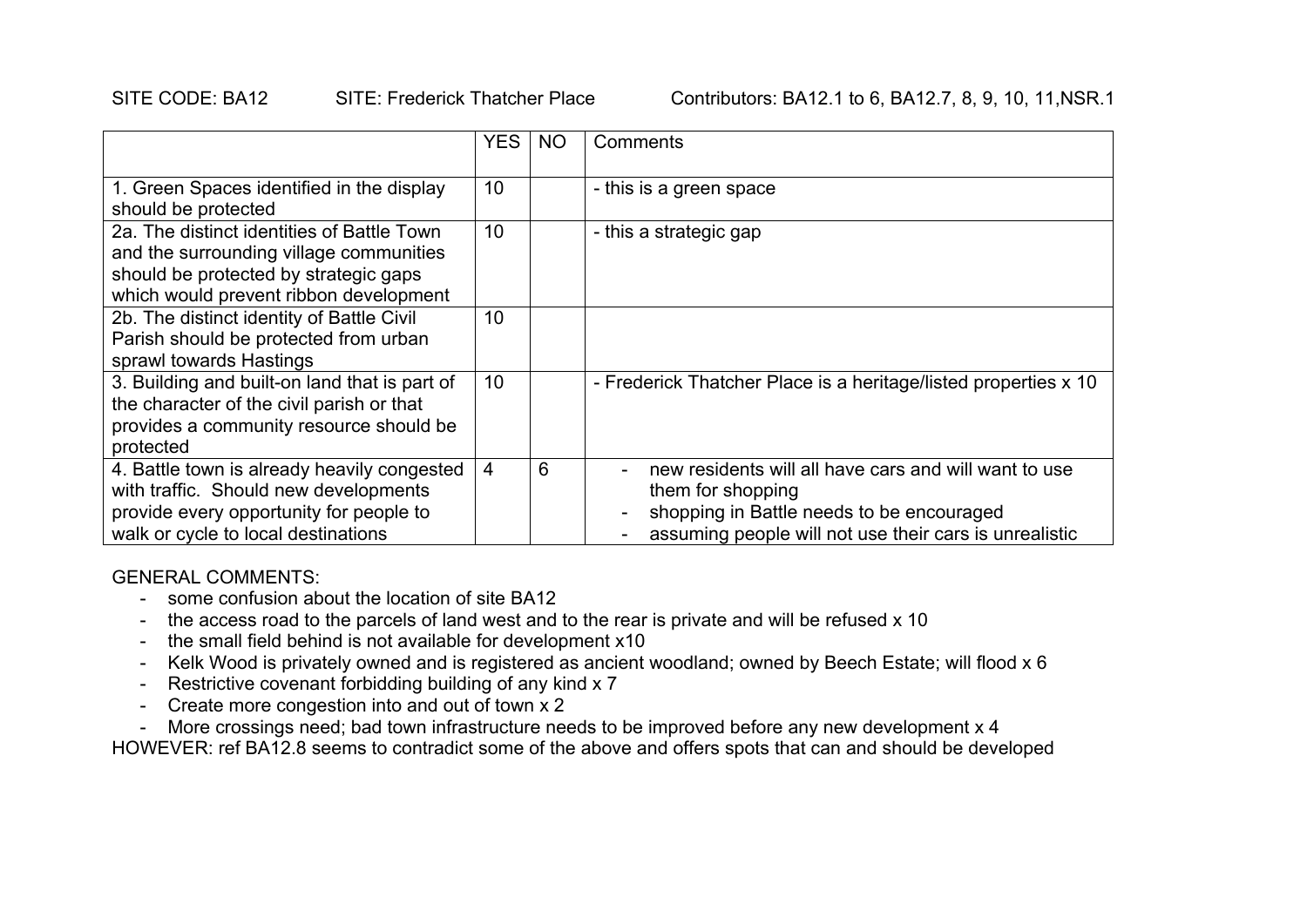SITE CODE: BA13 SITE: Black Friars??? Contributors: BA13.1,2,3,4,5,6,7,8,9,10,11,12,13,14,15 16, BA19.18

|                                               | <b>YES</b> | <b>NO</b> | Comments                                                  |
|-----------------------------------------------|------------|-----------|-----------------------------------------------------------|
| 1. Green Spaces identified in the display     | 12         |           | if allowed to go ahead must have green space              |
| should be protected                           |            |           | once gone can't be replaced                               |
| 2a. The distinct identities of Battle Town    | 12         |           | - town is historically unique and shouldn't be spoilt and |
| and the surrounding village communities       |            |           | neither should Black Friars x3                            |
| should be protected by strategic gaps         |            |           |                                                           |
| which would prevent ribbon development        |            |           |                                                           |
| 2b. The distinct identity of Battle Civil     | 11         |           | we already have urban sprawl                              |
| Parish should be protected from urban         |            |           | - need to stop sprawl                                     |
| sprawl towards Hastings                       |            |           |                                                           |
| 3. Building and built-on land that is part of | 11         |           | - community spirit won't be retained if made too big      |
| the character of the civil parish or that     |            |           |                                                           |
| provides a community resource should be       |            |           |                                                           |
| protected                                     |            |           |                                                           |
| 4. Battle town is already heavily congested   | 12         |           | - imperative                                              |
| with traffic. Should new developments         |            |           |                                                           |
| provide every opportunity for people to       |            |           |                                                           |
| walk or cycle to local destinations           |            |           |                                                           |

- next to Battle Great Wood, is beautiful and has a lot of flora and fauna encouraging wildlife and insects and shouldn't be built on x 7
- eco houses should be built
- access isn't big enough and it will bring too much traffic to an already congested area 5
- if developed it should be done efficiently with the bigger picture (as in Scandinavia) with cost effective eco homes, not cramming too many residences into small area
- town infrastructure unable to cope with any new development; congestion X 13
- wants a school on this site rather than housing x 8
- confusion with the maps to blue folder x 2
- this is unrealistic and challenging site; prone to flooding; if built on will increase flood risk x 7 Cont/d ...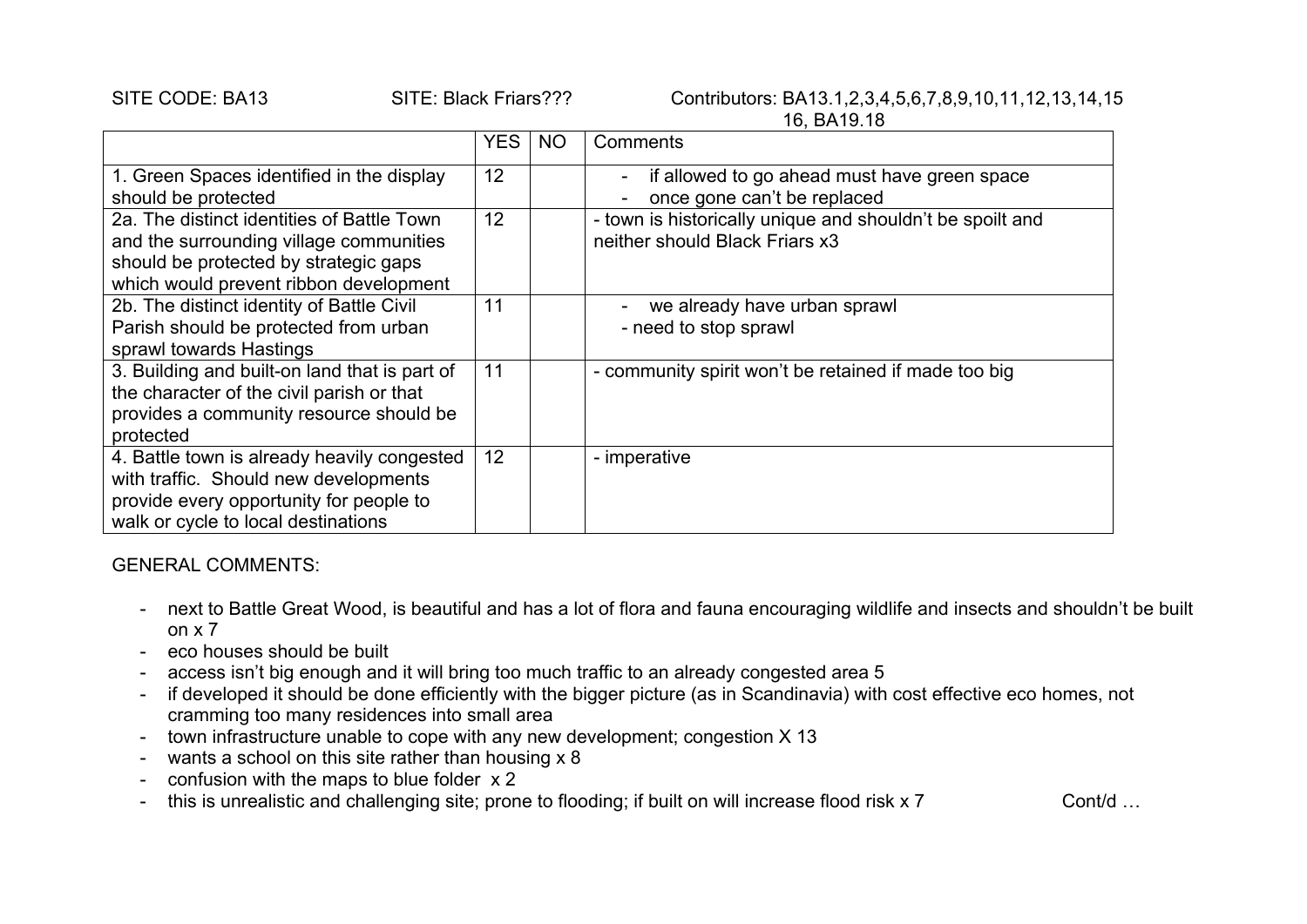- needs a project that develops community (ie school, community centre) rather than a development company
- protected woodland between Blackfiars and k. meadow went up for auction recently; these areas must be kept separate x 3
- too much extra traffic; pollution
- car parking problems in this area and in the town
- there is too much development going on in the south east it needs to be centred up north to encourage employment and prosperity
- HOWEVER; this site development should be pushed for asap X 1
- This is a good site for development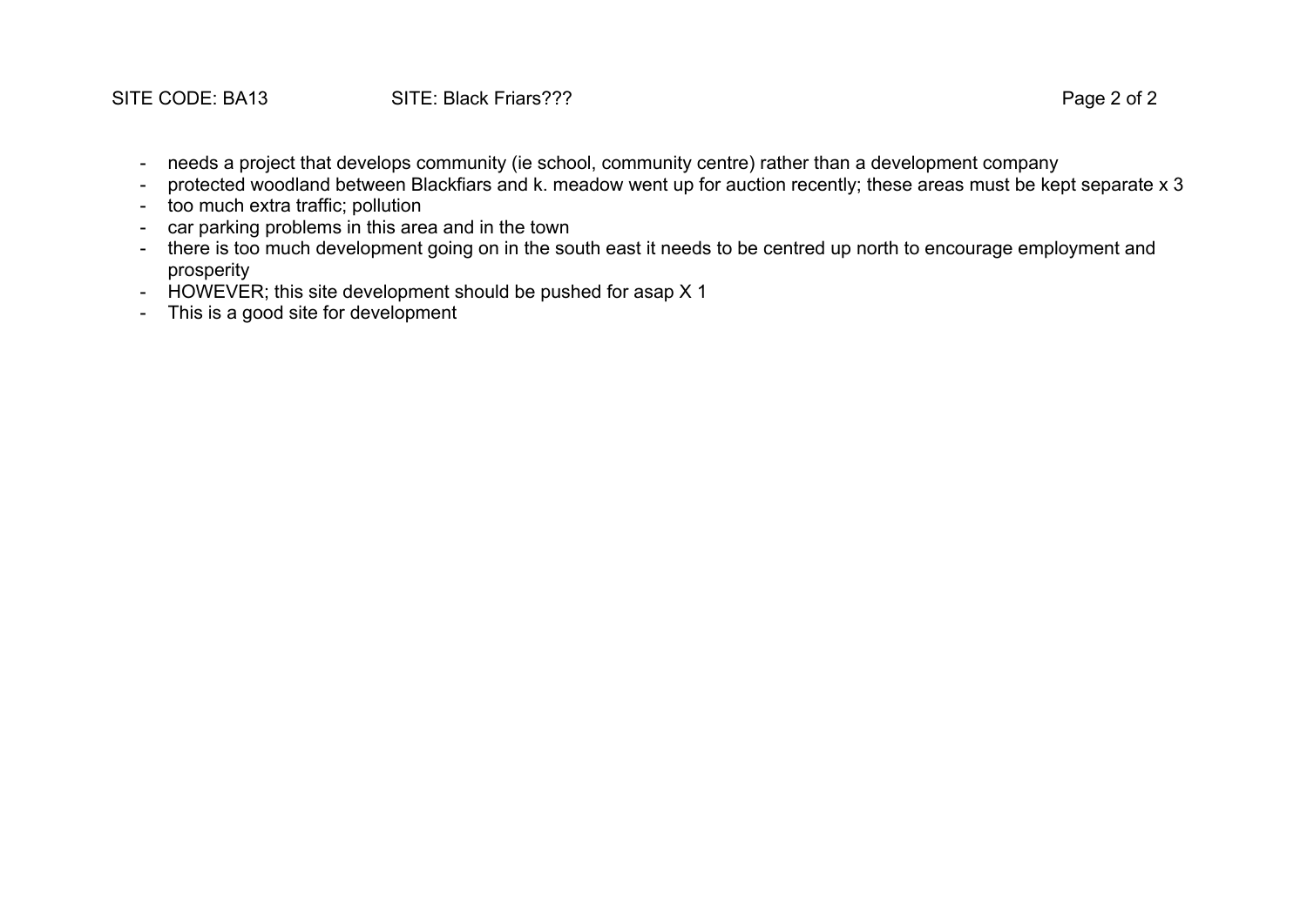#### SITE CODE: BA17 & 21 SITE: Lower & Upper Field Caldbec Hill Contributors: BA19.18, BA19.19, BA19.20

|                                                                                                                                                                          | <b>YES</b>     | NO | Comments                                            |
|--------------------------------------------------------------------------------------------------------------------------------------------------------------------------|----------------|----|-----------------------------------------------------|
| 1. Green Spaces identified in the display<br>should be protected                                                                                                         | $\overline{2}$ |    | This needs to be part of the protected green spaces |
| 2a. The distinct identities of Battle Town<br>and the surrounding village communities<br>should be protected by strategic gaps<br>which would prevent ribbon development | $\mathbf 1$    |    |                                                     |
| 2b. The distinct identity of Battle Civil<br>Parish should be protected from urban<br>sprawl towards Hastings                                                            | $\overline{2}$ |    |                                                     |
| 3. Building and built-on land that is part of<br>the character of the civil parish or that<br>provides a community resource should be<br>protected                       | $\overline{2}$ |    |                                                     |
| 4. Battle town is already heavily congested<br>with traffic. Should new developments<br>provide every opportunity for people to<br>walk or cycle to local destinations   | $\overline{2}$ |    |                                                     |

- site of historic importance; historic artefacts still to find
- PROBLEM with the incorrect information on the map/blue folder
- Owned by the town
- Beautiful hill and development will be visible
- Local amenity and must be touched
- What about access? Public footpaths run over it and allotments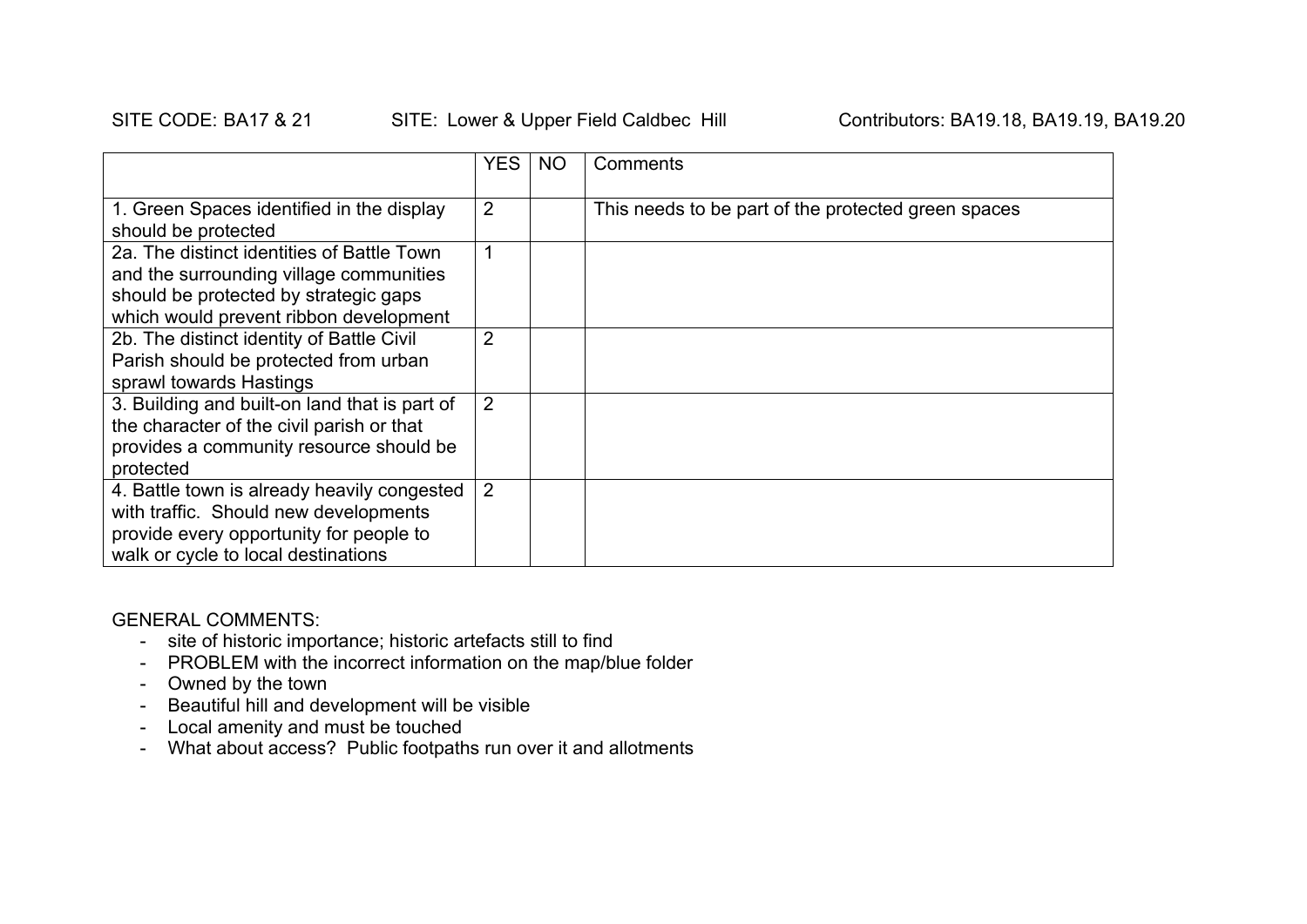|                                                                                                                                                                          | <b>YES</b> | NO | Comments                                    |
|--------------------------------------------------------------------------------------------------------------------------------------------------------------------------|------------|----|---------------------------------------------|
| 1. Green Spaces identified in the display<br>should be protected                                                                                                         | 3          |    | - please consider this for green space area |
| 2a. The distinct identities of Battle Town<br>and the surrounding village communities<br>should be protected by strategic gaps<br>which would prevent ribbon development | 3          |    |                                             |
| 2b. The distinct identity of Battle Civil<br>Parish should be protected from urban<br>sprawl towards Hastings                                                            | 3          |    |                                             |
| 3. Building and built-on land that is part of<br>the character of the civil parish or that<br>provides a community resource should be<br>protected                       | 3          |    |                                             |
| 4. Battle town is already heavily congested<br>with traffic. Should new developments<br>provide every opportunity for people to<br>walk or cycle to local destinations   | 3          |    | - please develop cycle routes everywhere x  |

- site is in the High Weald AONB x 3
- site is within and adjacent to Ancient and semi natural woodland
- poor access and narrow x 3
- highly congested road especially at peak times x 3
- site already rejected in SHLAA
- too near to the 1066 walk
- infrastructure too bad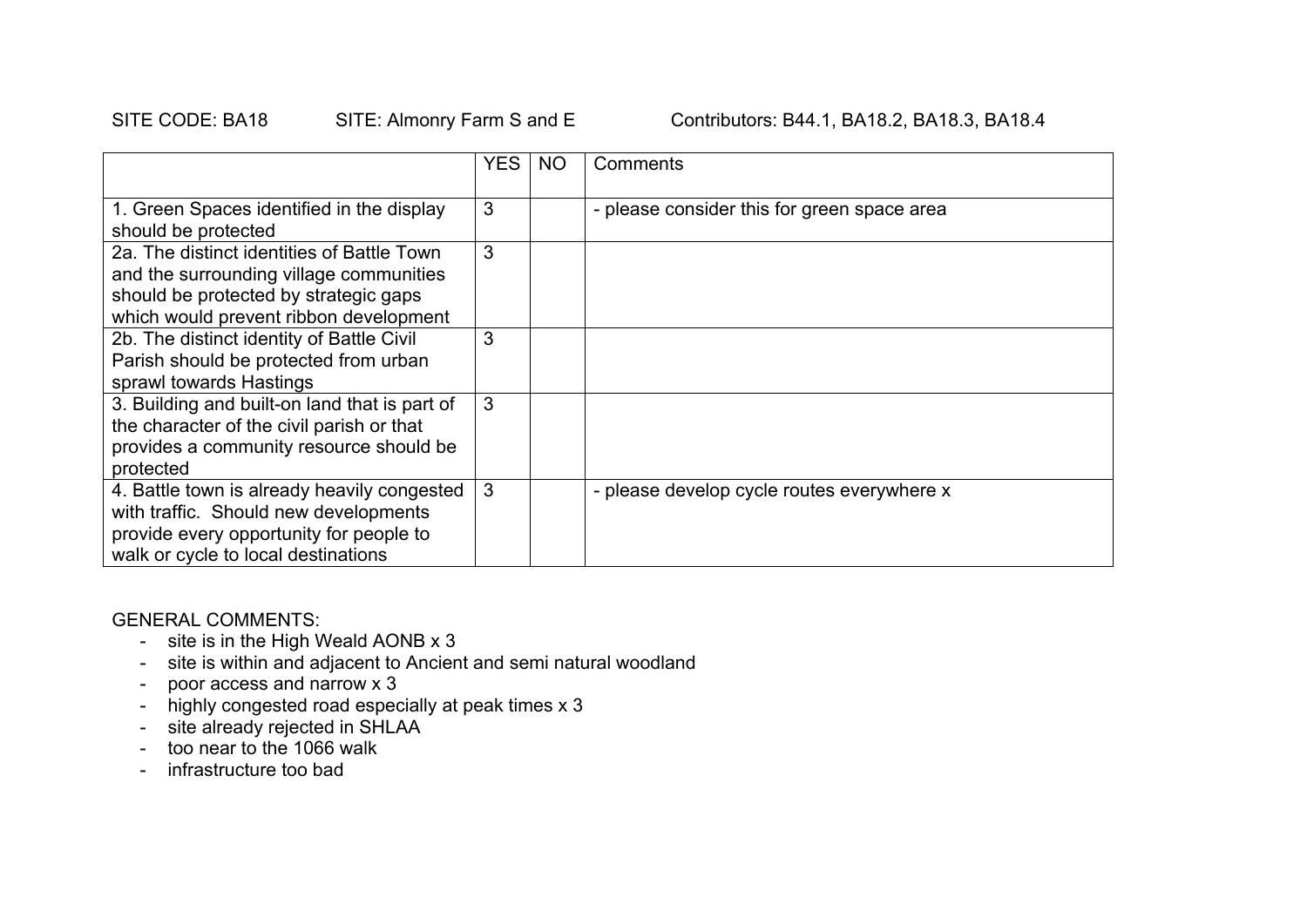### SITE CODE: BA19 SITE: 16 Virgins Lane Contributors: BA19, 1, 2, 3, 4, 5, 6, 7, 8, 9, 10, 11, 12,13,14,15,16,17,18,19 BA19.20,21,22,23,24,25,26,27,28,29,30,31,32,33,34,35,36

|                                                                                                                                                                          | <b>YES</b> | NO.            | Comments                                                                                                                                                                                                                                                                                                            |
|--------------------------------------------------------------------------------------------------------------------------------------------------------------------------|------------|----------------|---------------------------------------------------------------------------------------------------------------------------------------------------------------------------------------------------------------------------------------------------------------------------------------------------------------------|
| 1. Green Spaces identified in the display<br>should be protected                                                                                                         | 28         |                | This should be a green space for Battle x 11                                                                                                                                                                                                                                                                        |
| 2a. The distinct identities of Battle Town<br>and the surrounding village communities<br>should be protected by strategic gaps<br>which would prevent ribbon development | 26         |                | - we need to protect Battle's unique character and history x 4                                                                                                                                                                                                                                                      |
| 2b. The distinct identity of Battle Civil<br>Parish should be protected from urban<br>sprawl towards Hastings                                                            | 27         |                |                                                                                                                                                                                                                                                                                                                     |
| 3. Building and built-on land that is part of<br>the character of the civil parish or that<br>provides a community resource should be<br>protected                       | 27         |                | - did not understand the question                                                                                                                                                                                                                                                                                   |
| 4. Battle town is already heavily congested<br>with traffic. Should new developments<br>provide every opportunity for people to<br>walk or cycle to local destinations   | 27         | $\overline{2}$ | needs major investment for separate cycle lanes away<br>from traffic<br>the traffic control would need to improve as out of<br>control and dangerous x 2<br>this will not make a big enough difference and then<br>planning applications use this as a reason for not<br>providing enough parking spaces for people |

GENERAL COMMENTS:

- This site was designated as a red site in the Rother SHLAA report in 2013 and therefore rejected as not suitable for development x 8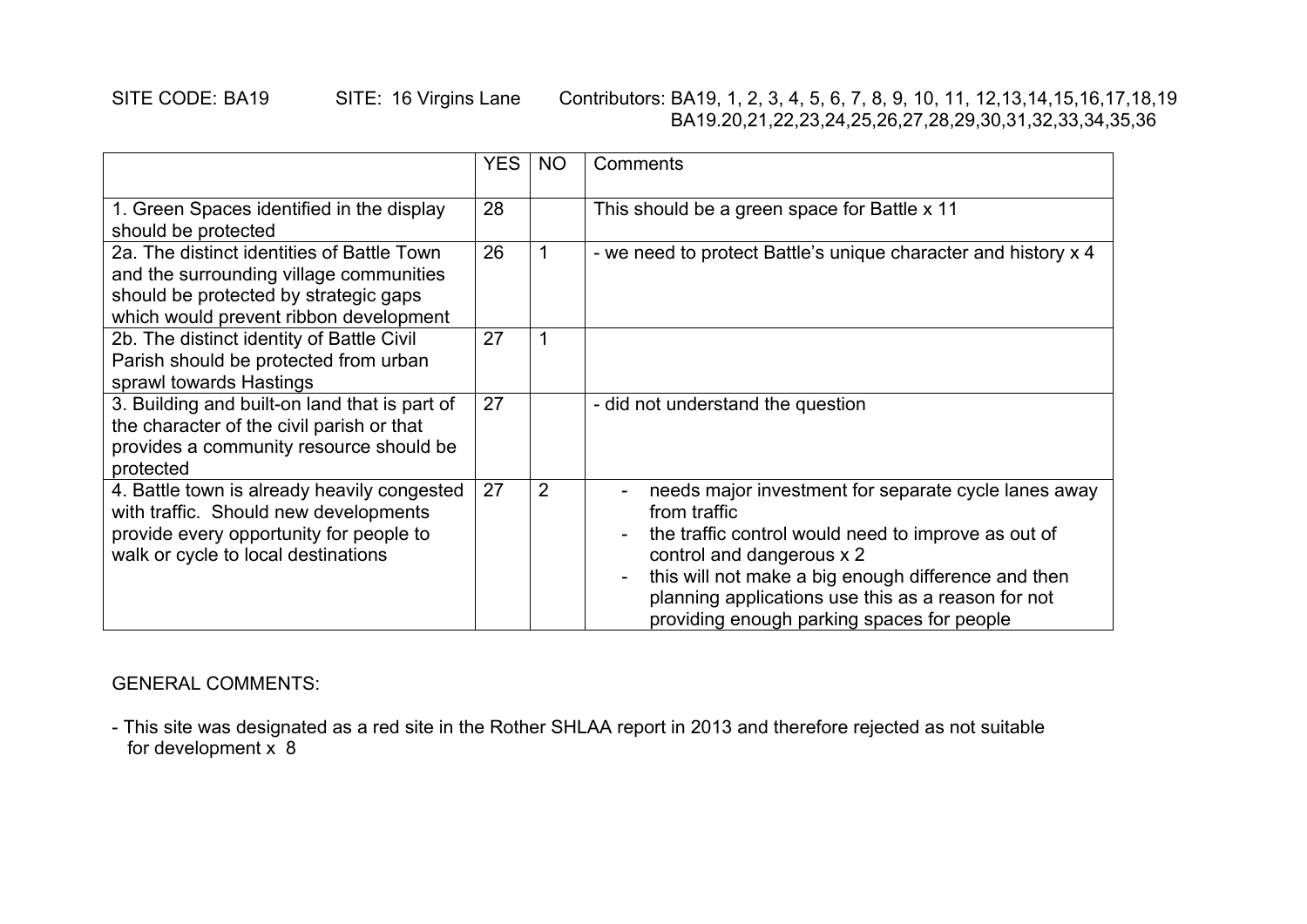### SITE CODE: BA19 SITE: 16 Virgins Lane Page 2 of 3

- THE MAP IS WRONG AND MAY HAVE MISGUIDED the public to the site at 16 Virgin's Lane to (BA33) 19-16 Virgin's Lane plot x 6
- The site description is wrong and inaccurate; it is not a garden but agricultural land and has grazed sheep, and currently has sheep x 5
- Planning history says NONE but this is incorrect; in Sept 1989 outline permission was refused for 4 dwellings (RR/89/1967/P). It was a smaller development but was requesting to demolish St Just (now Copperfields). St Just needed to be demolished to allow access to the site. An appeal also was refused in October 1990 (ref T/APP/U1430/A/149668/P2). X 17
- 13 reasons given by RDS Planning not to grant RR/89/1967/P x 2
- The land to the south side of Virgin's Lane is prone to cascades of water in wet weather; rivers of water flow down through the grounds of our properties and onto Virgins Lane. Further development would create more hardstanding roads and driveways (plus water from roofs) which would result in flooding the properties below due to the steep slope of the hill x 8
- This area is full of natural springs x 9
- Points raised in reasons for refusal; overlooking and lack of privacy: steepness x 9
- The road infrastructure in this area is insufficient to be able to cope with this site, BA33 and outline permission at Lillybank Farm. This road is dangerous now being used as a short cut/alternative route x 24
- The steepness of the site and potential wet roads in bad weather (plus if Lilly bank farm permission is granted with potential for overspill traffic) will mean parking will become dangerous as this road is already full of parked cars; believes some of cars parked are commuters so parking in town centre should be bigger and cheaper x 3
- Insufficient spaces at schools, surgeries and hospital x 13
- This area is part of the High Weald AONB, and it's protection should be rigorously maintained x 20
- This area has possible historical links providing the camp site for King Harold Godwinson prior to the Battle of Hastings in 1066; worried artefacts will be lost; area lies within an Archaeological Notification area 2017 (ANAS); site is close to the "Mal Fosse" and has been suggested as an alternative site for the Battle of Hastings itself x 13
- Goes against Rother District Plan and would severely affect the character and appearance of the settlement and landscape of this area
- This development would be highly visible on the brow of a hill; can be seen from Netherfield x 15

Cont/d …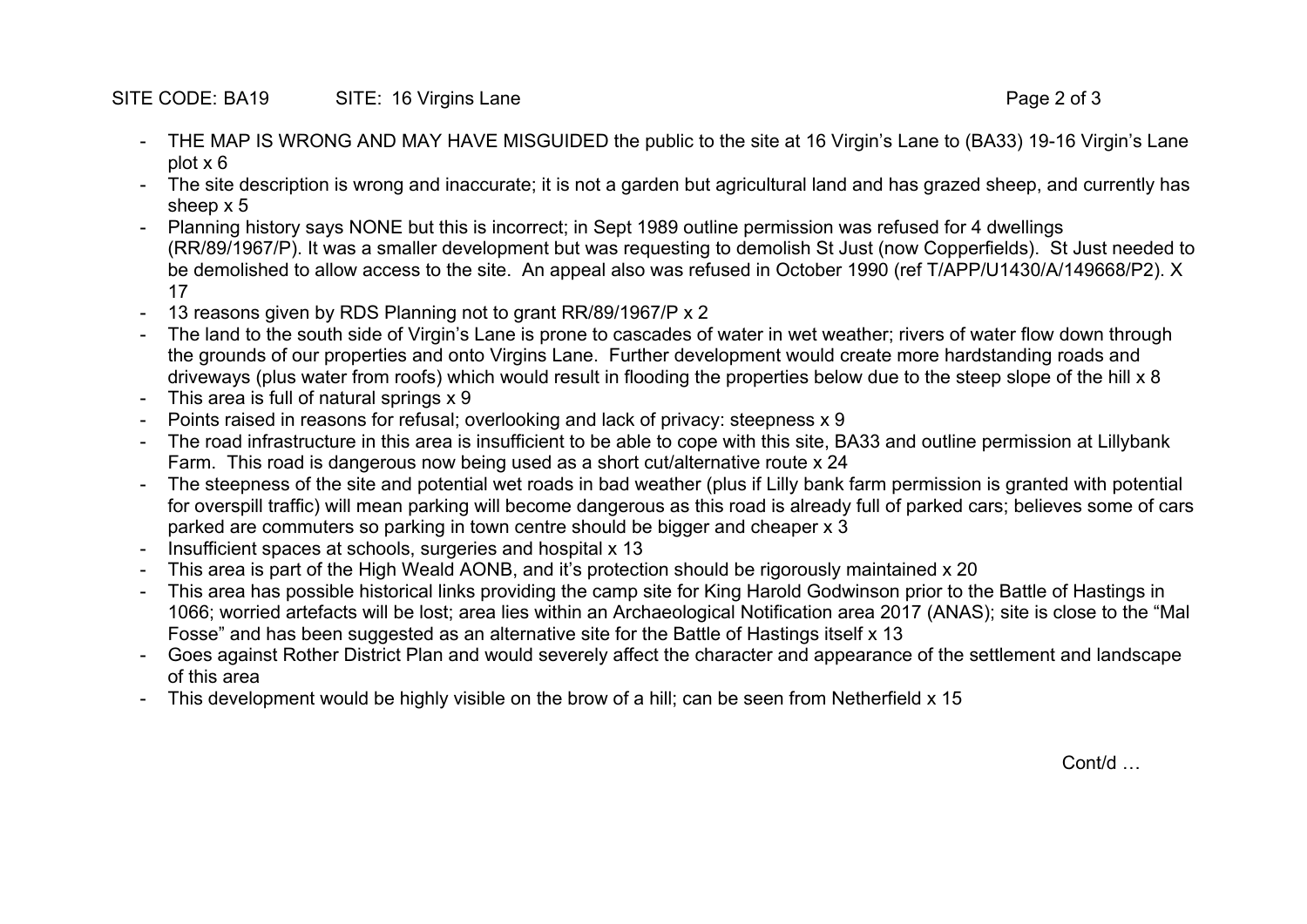- Because it is on the brow of a hill it will be very visible at night especially; can be seen clearly from Netherfield; it will shine like a beacon at night x 4
- Loss of light
- This green space should be protected for wildlife; precious wildflower meadows; site is close to a priority habitat site (Priority Habitats Inventory Jan 2016 x 10
- There is a magnificent Oak tree that needs to be protected and not pulled down; loss of trees and meadow ; registered ancient woodland x 4
- Would impinge on the public's enjoyment of the beauty of the landscape from King's Meadow/King's Mead footpaths x 8
- The new bypass has brought even more traffic through Battle
- Deeds on the south side of Virgin's Lane include a clause that forbids the roofline being raised on these properties. The development would contravene this x 6
- The access to the site is very steep making access difficult for large vehicles, increasing noise to current residents
- If this site were put forward for development it would go against the results of the Neighbourhood responses that have been published
- New entrance to this site would be hazardous to leave
- Offering cycling as alternative to using the car is good but people are inherently lazy especially in bad weather
- These plans should go on the internet or at least be available at the Rother Community Help Point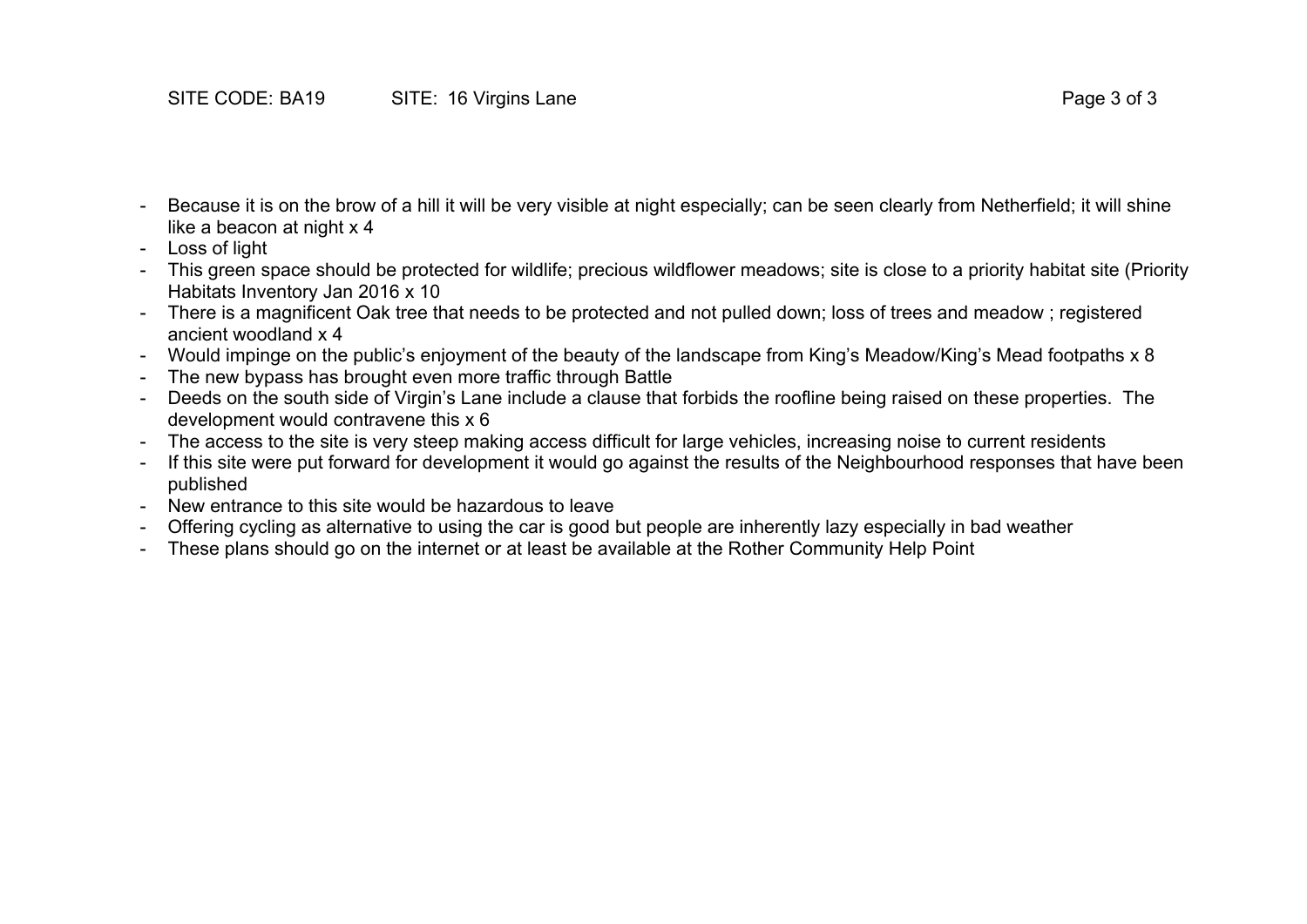|                                                                                                                                                                          | <b>YES</b>     | NO | Comments                                                                           |
|--------------------------------------------------------------------------------------------------------------------------------------------------------------------------|----------------|----|------------------------------------------------------------------------------------|
| 1. Green Spaces identified in the display<br>should be protected                                                                                                         | $\overline{2}$ |    |                                                                                    |
| 2a. The distinct identities of Battle Town<br>and the surrounding village communities<br>should be protected by strategic gaps<br>which would prevent ribbon development | 2              |    | - strategic gaps will be over-ridden by political expediency viz<br>Lillybank Farm |
| 2b. The distinct identity of Battle Civil<br>Parish should be protected from urban<br>sprawl towards Hastings                                                            | 2              |    |                                                                                    |
| 3. Building and built-on land that is part of<br>the character of the civil parish or that<br>provides a community resource should be<br>protected                       | 2              |    |                                                                                    |
| 4. Battle town is already heavily congested<br>with traffic. Should new developments<br>provide every opportunity for people to<br>walk or cycle to local destinations   |                |    | Absolutely irrelevant. Some of the areas too far to cycle to                       |

- this is not a consultation as the Parish Council have already supported this development despite overwhelming opposition
- The group assumes that occupants of the new homes can walk or cycle to walk but there are no plans to increase employment therefore the majority of people will have to use a car
- Having a town plan is utterly pointless when it can be overridden by vested interests or for political expediency.
- This does not feel like a consultation but an exhibition of decisions already made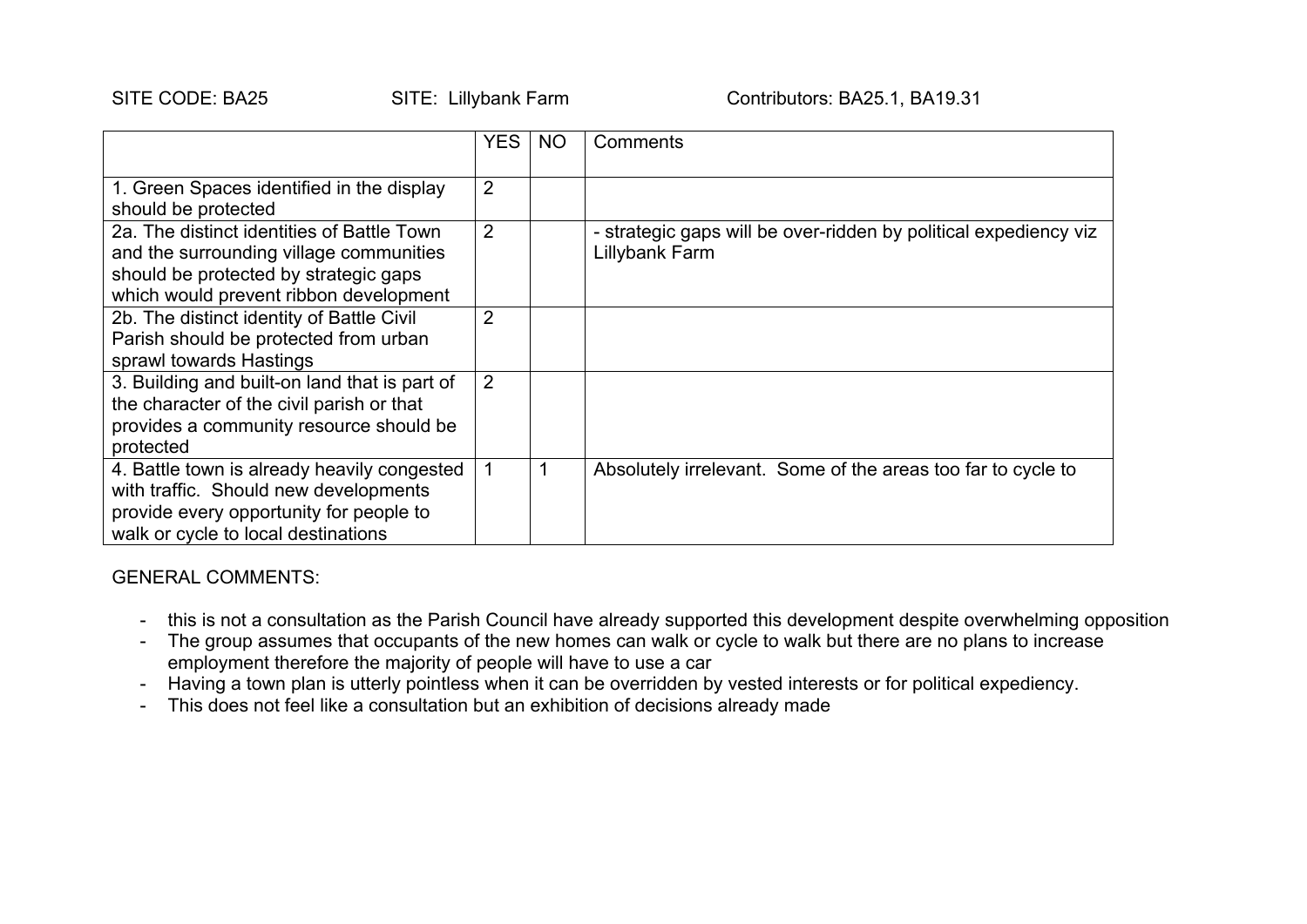SITE CODE: BA26 SITE: Netherfield Hill Contributors: BA26.1, BA26.2

|                                                                                                                                                                          | <b>YES</b>     | <b>NO</b> | Comments                                 |
|--------------------------------------------------------------------------------------------------------------------------------------------------------------------------|----------------|-----------|------------------------------------------|
| 1. Green Spaces identified in the display<br>should be protected                                                                                                         | $\overline{2}$ |           | Particularly the allotments              |
| 2a. The distinct identities of Battle Town<br>and the surrounding village communities<br>should be protected by strategic gaps<br>which would prevent ribbon development | $\overline{2}$ |           | These gaps should be strictly maintained |
| 2b. The distinct identity of Battle Civil<br>Parish should be protected from urban<br>sprawl towards Hastings                                                            | $\overline{2}$ |           |                                          |
| 3. Building and built-on land that is part of<br>the character of the civil parish or that<br>provides a community resource should be<br>protected                       | $\overline{2}$ |           |                                          |
| 4. Battle town is already heavily congested<br>with traffic. Should new developments<br>provide every opportunity for people to<br>walk or cycle to local destinations   | 2              |           |                                          |

- Battle residents should all get free parking
- Worried about enlarging on the ribbon development along the road in a High Weald AONB area
- This road is used as a rat run for cars wishing to avoid going into Battle to join the A2100 HOWEVER the junction to get out onto the main road is a dangerous and difficult especially in rush hour when this road gets even busier
- The field being suggested has a footpath and a bridle path running through it as is regularly used by walkers to visit this beautiful site
- Any development would have a negative impact on the agricultural landscape
- Once one development has been allowed it would be very easy to expand into other fields, and therefore causing more congestion and increase in traffic both on the road and onto the junctions either side, especially on to the busy A2100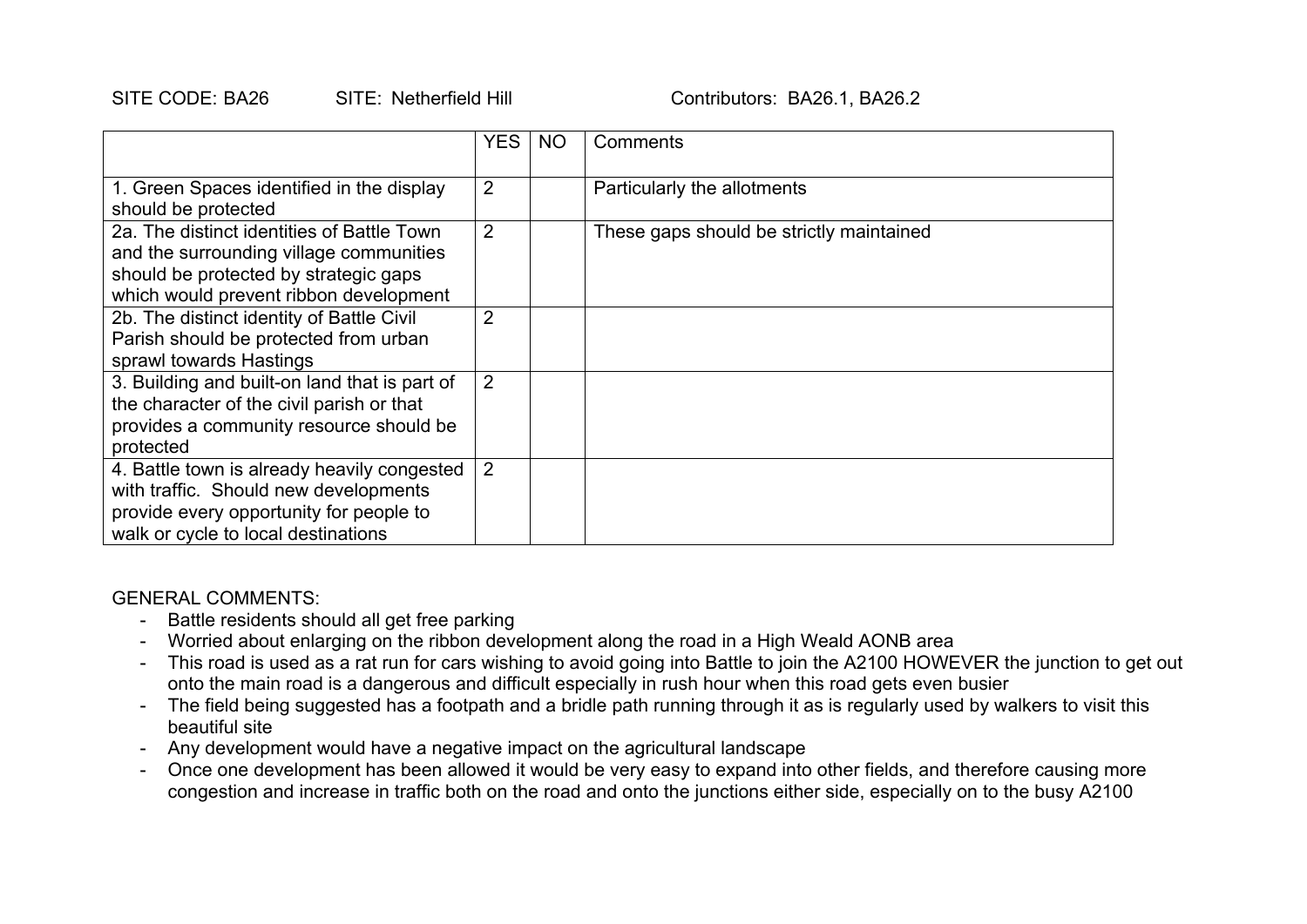#### SITE CODE: BA27 SITE: Land behind Claverham Way Contributors: BA27.1, BA27.2

|                                                                                                                                                                          | <b>YES</b>     | ΝO | Comments                                                                                                                          |
|--------------------------------------------------------------------------------------------------------------------------------------------------------------------------|----------------|----|-----------------------------------------------------------------------------------------------------------------------------------|
| 1. Green Spaces identified in the display<br>should be protected                                                                                                         | $\overline{2}$ |    | Important to maintain greenery appeal as a tourist town                                                                           |
| 2a. The distinct identities of Battle Town<br>and the surrounding village communities<br>should be protected by strategic gaps<br>which would prevent ribbon development | $\overline{2}$ |    |                                                                                                                                   |
| 2b. The distinct identity of Battle Civil<br>Parish should be protected from urban<br>sprawl towards Hastings                                                            | $\overline{2}$ |    |                                                                                                                                   |
| 3. Building and built-on land that is part of<br>the character of the civil parish or that<br>provides a community resource should be<br>protected                       | 2              |    | Battle is unique                                                                                                                  |
| 4. Battle town is already heavily congested<br>with traffic. Should new developments<br>provide every opportunity for people to<br>walk or cycle to local destinations   | $\overline{2}$ |    | No parking in Battle High Street<br>More footpaths and cycle lanes to Claverham School<br>Good but will people forsake their cars |

- Access to Tollgates to access field is extremely tight x 2
- School drop off times you can't get out on to the North Trade Road x 2
- At school times traffic queues come back here from the roundabout at the High Street
- Problems with sewer pipes being unable to cope with all the current houses and sometimes raw sewage ends up in people's gardens; how will proposed 65 dwellings impact on the existing properties x 2
- Frequent power cuts which will get worse if new developments are allowed
- Infrastructure unable to cope at the moment so how will it cope with 65 new homes x 2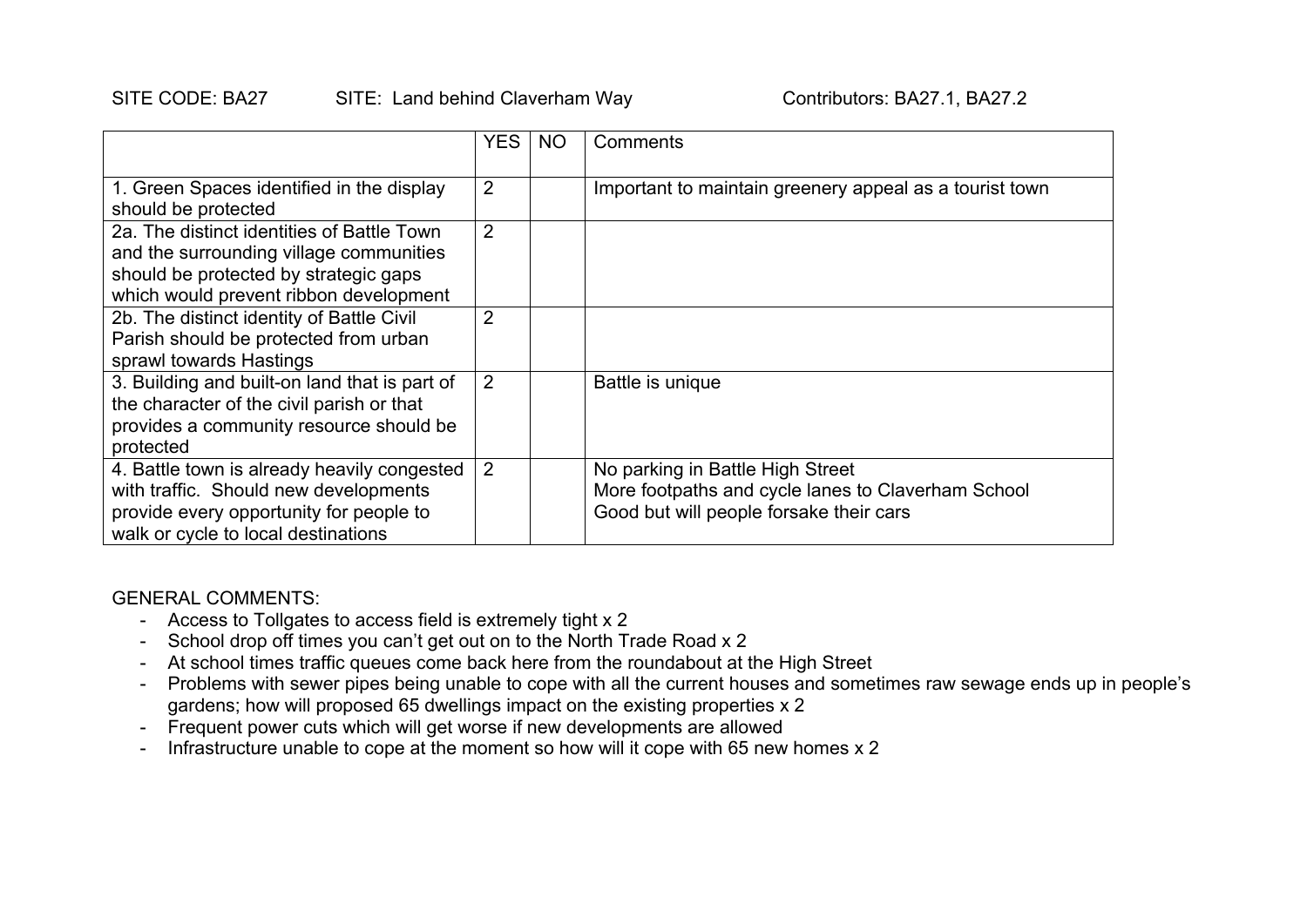SITE CODE: BA28 SITE: CODE: Contributors: BA28.1, BA31.17

|                                                                                                                                                                          | <b>YES</b>     | <b>NO</b> | Comments                                         |
|--------------------------------------------------------------------------------------------------------------------------------------------------------------------------|----------------|-----------|--------------------------------------------------|
| 1. Green Spaces identified in the display<br>should be protected                                                                                                         | $\overline{2}$ |           | - important; once built on they are gone forever |
| 2a. The distinct identities of Battle Town<br>and the surrounding village communities<br>should be protected by strategic gaps<br>which would prevent ribbon development | $\overline{2}$ |           |                                                  |
| 2b. The distinct identity of Battle Civil<br>Parish should be protected from urban<br>sprawl towards Hastings                                                            | $\overline{2}$ |           |                                                  |
| 3. Building and built-on land that is part of<br>the character of the civil parish or that<br>provides a community resource should be<br>protected                       | 2              |           |                                                  |
| 4. Battle town is already heavily congested<br>with traffic. Should new developments<br>provide every opportunity for people to<br>walk or cycle to local destinations   | 2              |           |                                                  |

- we agree that this site is not suitable for development
- Site 28 is using an old map and it was difficult to read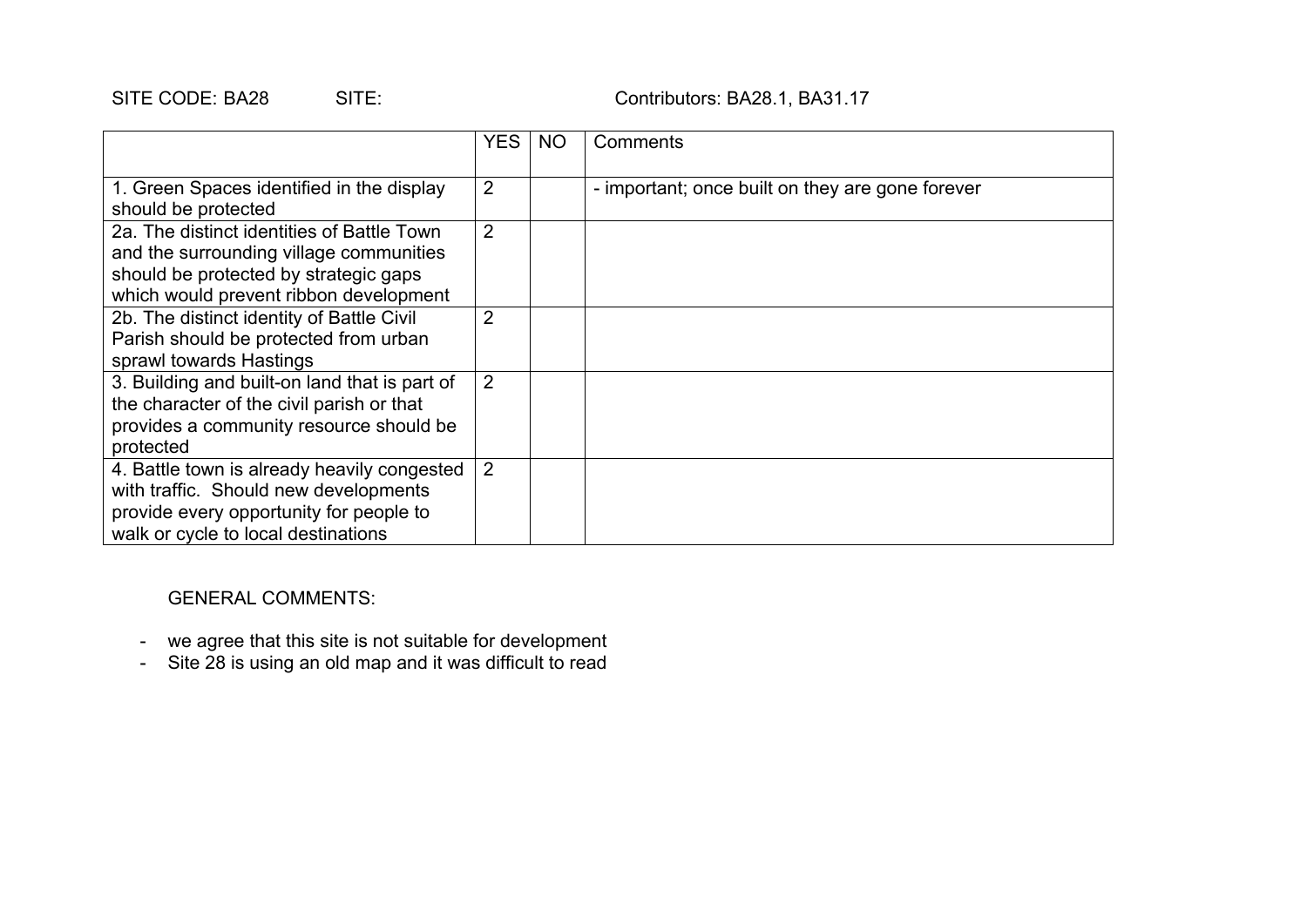|                                                                                                                                                                          | <b>YES</b>     | <b>NO</b> | Comments                                                                                                                                                                        |
|--------------------------------------------------------------------------------------------------------------------------------------------------------------------------|----------------|-----------|---------------------------------------------------------------------------------------------------------------------------------------------------------------------------------|
| 1. Green Spaces identified in the display<br>should be protected                                                                                                         | 4              |           | This needs to be included in the green space protection                                                                                                                         |
| 2a. The distinct identities of Battle Town<br>and the surrounding village communities<br>should be protected by strategic gaps<br>which would prevent ribbon development | 2              |           |                                                                                                                                                                                 |
| 2b. The distinct identity of Battle Civil<br>Parish should be protected from urban<br>sprawl towards Hastings                                                            | $\overline{4}$ |           |                                                                                                                                                                                 |
| 3. Building and built-on land that is part of<br>the character of the civil parish or that<br>provides a community resource should be<br>protected                       | 3              |           | Unsure of this question                                                                                                                                                         |
| 4. Battle town is already heavily congested<br>with traffic. Should new developments<br>provide every opportunity for people to<br>walk or cycle to local destinations   |                |           | Will not make a difference and then is quoted on planning<br>applications as a means of not providing sufficient spaces<br>- these cycle lanes should NOT be on the High Street |

- Issues about the boundaries; the "bits of land" in red are not clearly identified x 3
- The maps shown are incorrectly drawn which may lead to misunderstanding
- Previous planning application have been refused here; would like to know the Groups criteria for choosing and declining
- Conflicts of interest should be made clear and who actually owns which piece of land
- This is a public footpath and a town amenity and should not be touched
- an area of High Weald AONB
- great historical interest and must be protected contains a series of the containing contains a contain contain containing containing containing containing containing containing containing containing containing containing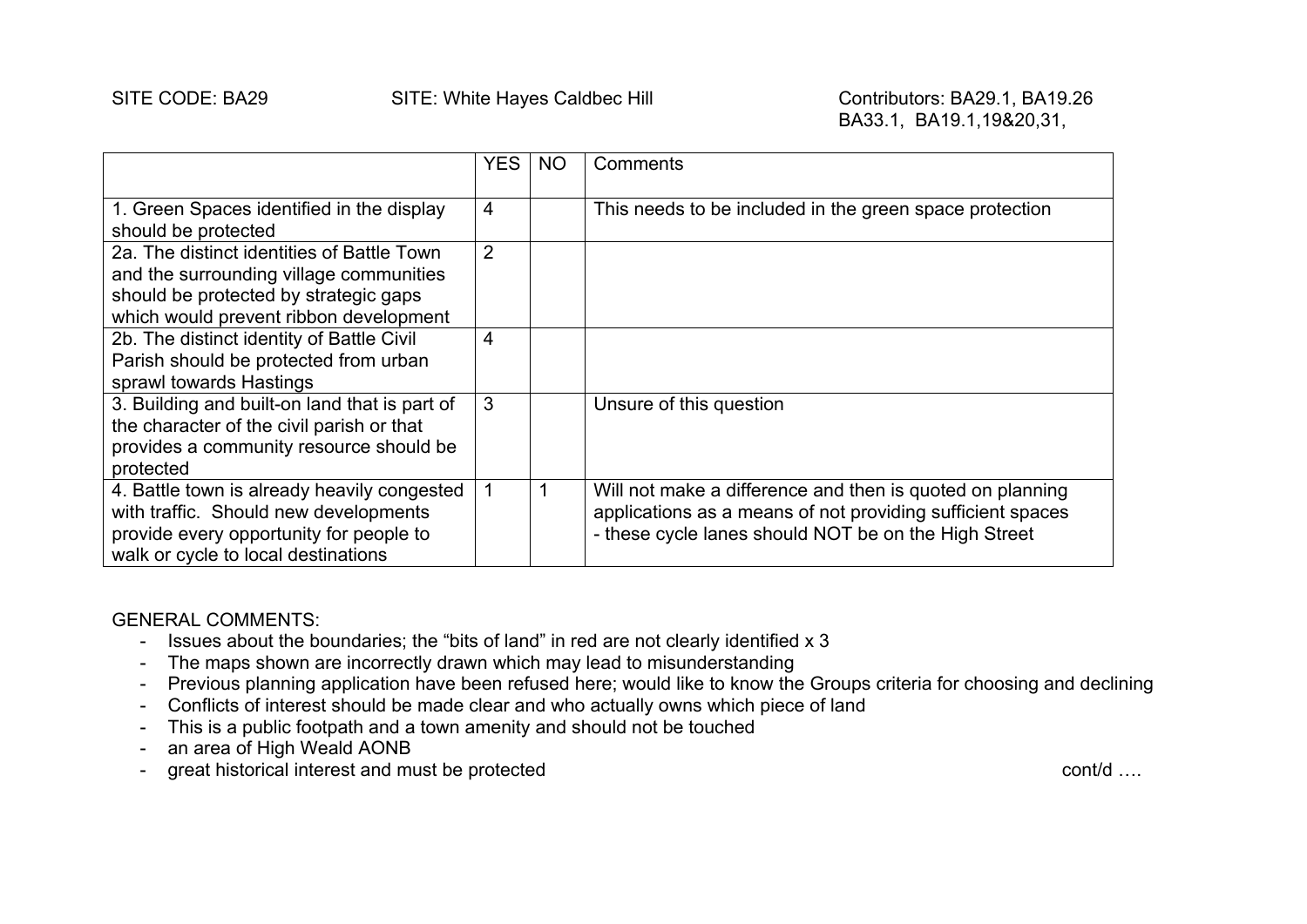- roads cannot hold any further capacity for extra vehicles
- the infrastructure for Battle cannot cope with any more development as it isn't working now
- access problems
- prominent location and highly visible
- parking will be a problem here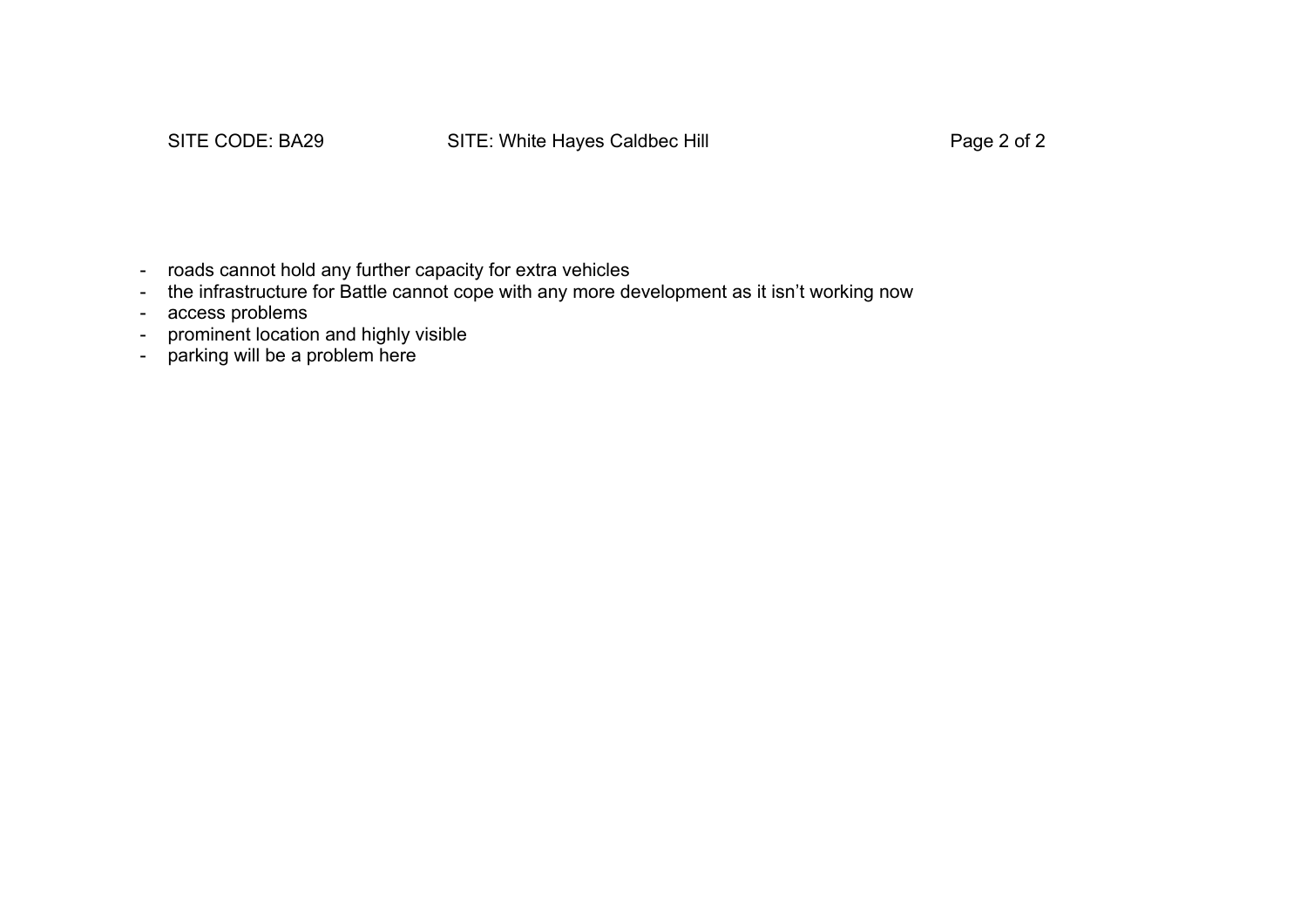SITE CODE: BA31 SITE: Glengorse Farm Contributors: BA31.1,2.3.4.5.6.7.8.9.10.11.12.13.14.15.16.17.18.19.20.21.

|                                                                                                                                                                          |            |     | 22.23.24.25.26.27.28.29,30 BA18.2, BA18.4                                                                                                                                                                                                                                                                                                                                                                                                                                            |
|--------------------------------------------------------------------------------------------------------------------------------------------------------------------------|------------|-----|--------------------------------------------------------------------------------------------------------------------------------------------------------------------------------------------------------------------------------------------------------------------------------------------------------------------------------------------------------------------------------------------------------------------------------------------------------------------------------------|
|                                                                                                                                                                          | <b>YES</b> | NO. | Comments                                                                                                                                                                                                                                                                                                                                                                                                                                                                             |
| 1. Green Spaces identified in the display<br>should be protected                                                                                                         | 29         |     | - Glengorse should have your green space protection too as<br>there are rare trees here                                                                                                                                                                                                                                                                                                                                                                                              |
| 2a. The distinct identities of Battle Town<br>and the surrounding village communities<br>should be protected by strategic gaps<br>which would prevent ribbon development | 29         |     | Glengorse is part of the strategic gap x 2<br>this area is still part of the AONB<br>Battle itself and it's surroundings should be protected<br>as it is the main reason for people come here                                                                                                                                                                                                                                                                                        |
| 2b. The distinct identity of Battle Civil<br>Parish should be protected from urban<br>sprawl towards Hastings                                                            | 29         |     | this development encourages the urban sprawl<br>$\overline{a}$<br>this residential area is congested and used as a car<br>park                                                                                                                                                                                                                                                                                                                                                       |
| 3. Building and built-on land that is part of<br>the character of the civil parish or that<br>provides a community resource should be<br>protected                       | 29         |     | Glengorse is an integral part of Battle with a rich<br>history and should be protected like the centre of Battle<br><b>is</b><br>We need to protect Battle's and Glengorse's identity<br>$\qquad \qquad \blacksquare$                                                                                                                                                                                                                                                                |
| 4. Battle town is already heavily congested<br>with traffic. Should new developments<br>provide every opportunity for people to<br>walk or cycle to local destinations   | 27         | 3   | roads are too dangerous for safe cycling<br>more provision should be made for car parking as not<br>everyone wants to use a bike especially in bad<br>weather<br>parking in the high street is a nightmare<br>Battle Hill has no path on the right side of the road and<br>is very dangerous to walk or ride<br>Cycling is dangerous and public transport poor; needs<br>to addressed before any construction anywhere is<br>considered<br>Essential to ease traffic flow and safety |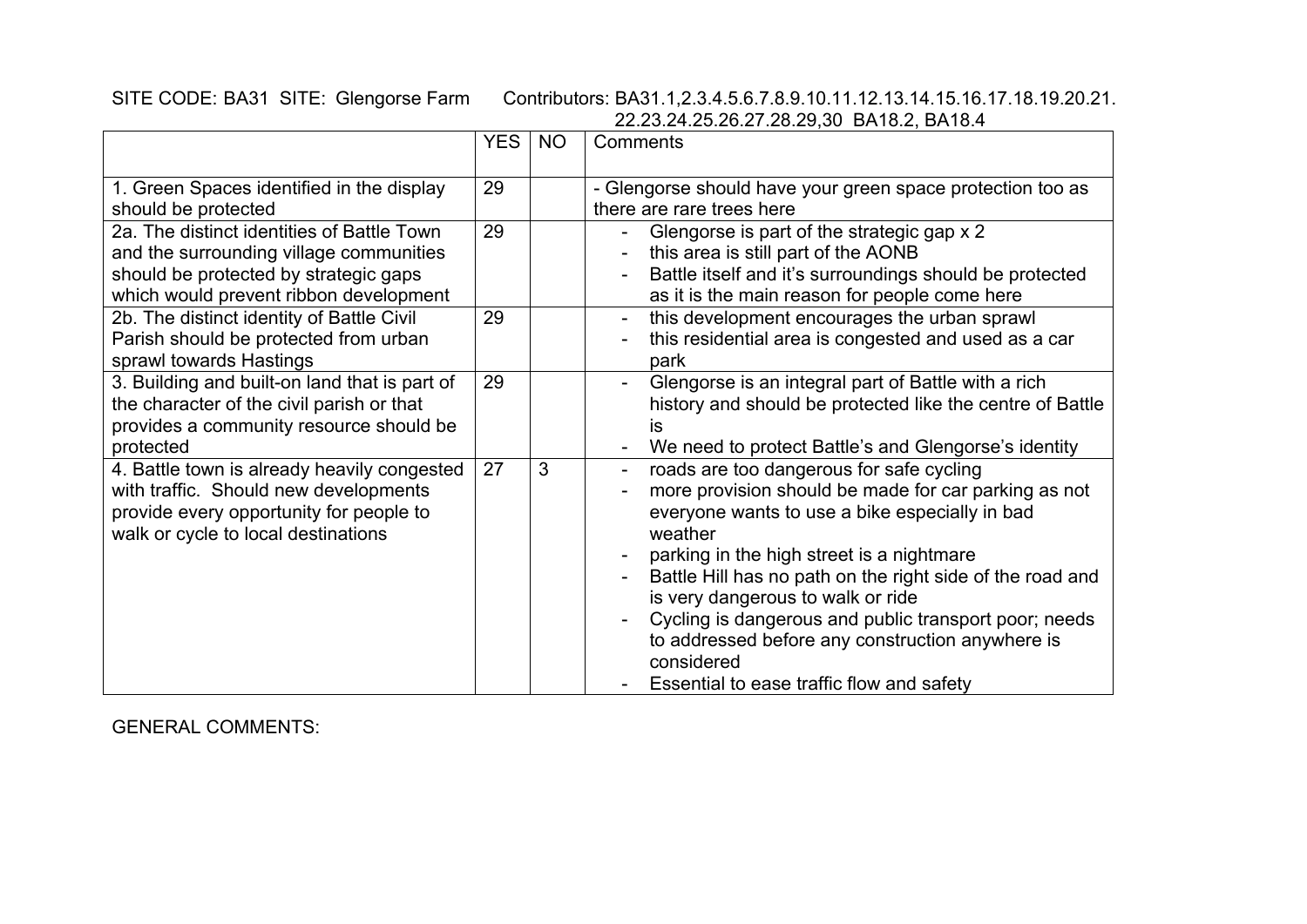### SITE CODE: BA31 SITE: Glengorse Farm? Page 2 of 3

### GENERAL COMMENTS:

- historical planning records show that development of Glengorse School grounds for residential purposed and been rejected over
- many years based on serious motor access issues, and altering it's unique place in the High Weald AONB
- there is a covenant stipulation that states that this area must be used for "educational purposes" which was satisfied until the riding stables were closed down
- big development at Starrs Mead means there will be another one in the almost immediate vicinity
- overdevelopment, when planning permission has already been refused for small developments of 5 and 3 and flats
- would comprise the "strategic gap" x 9
- would add to dangerous and standing traffic causing pollution x 7
- harmful to AONB, allowing development would affect the AONB negatively x 17
- cause sever light pollution over the High Weald x2
- confusion over the name "Glengorse Farm", never previously been used x 7
- planning has already been declined for 5 new homes in this area and other applications
- Contravenes Rothers local plan Policy DS4, BT1 and policies D51, D52,D55, D56, HG9, GD1, HG1 and HG2
- Limited and dangerous access onto A2100 x 5
- will go against previous refusals for house building affecting the AONB
- already a problem with parking from commuters from the station: Glengorse provides free commuter parking x 16
- the double yellow lines are ignored by commuters and no longer policed x2
- development by stealth
- Battle's infrastructure is already under pressure ie drains, drainage to stop flooding, health, schools how will it cope x 9
- Battle is limited in it's flow of traffic, and alternative routes especially for the A2100. If one road has an accident or needs repairs the whole town gets blocked
- the access to Glengorse is not easy at the junction of the A2100 with restricted sight to make a good judgement to enter main road x 8
- getting out of Glengorse is a nightmare for both pedestrian and vehicle and can take 10 mins or longer x 14
- no consideration is given to the strain upon local services and the doctors surgeries, schools, dentist? is over subscribed x 9
- public transport is poor
- major roadworks would have to be done to the access into Glengorse which would mean traffic lights or a roundabout; there have already been 2 accidents

Cont/d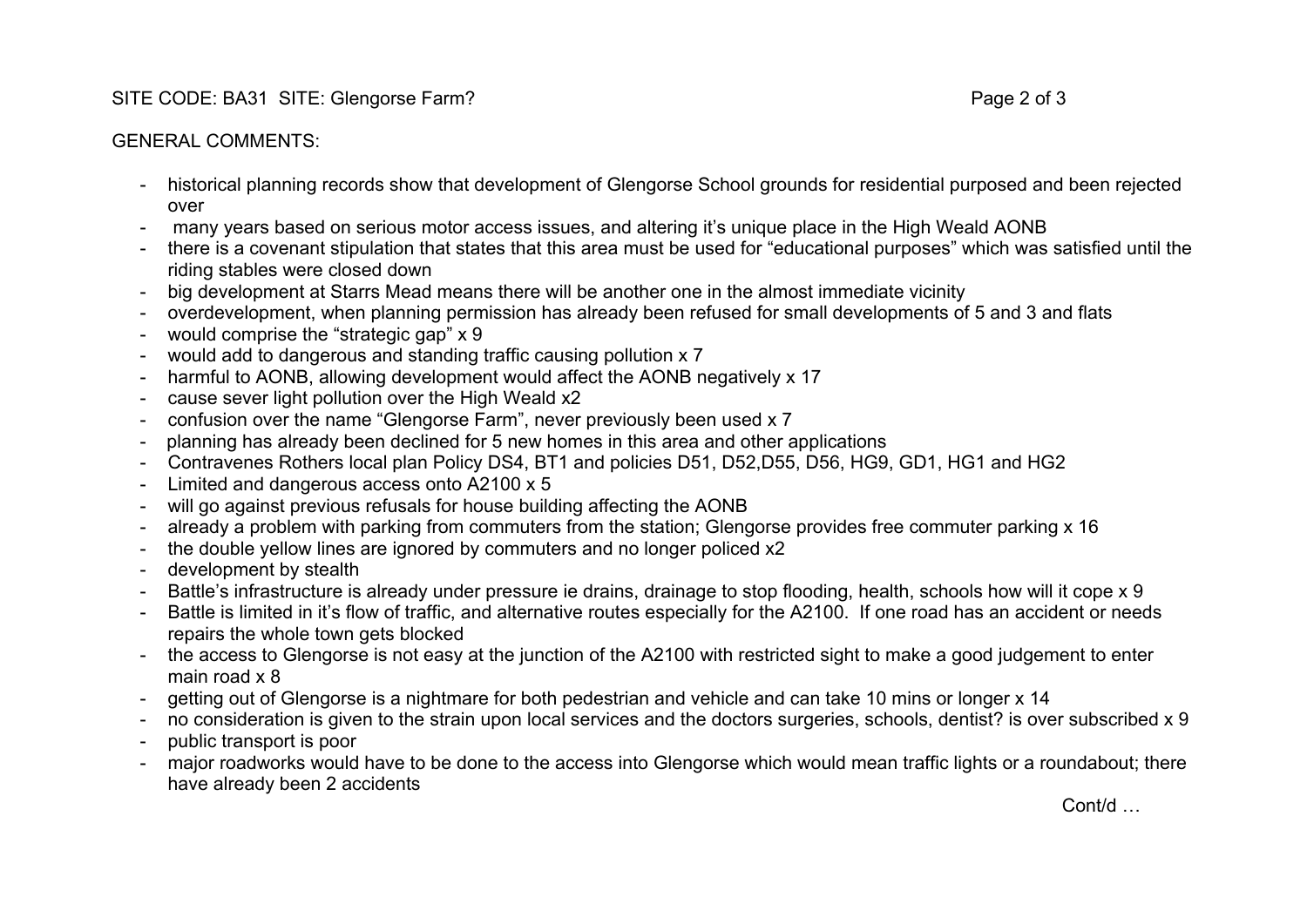### SITE CODE: BA31 SITE: Glengorse Farm? Page 3 of 3

- Glengorse is home to a multitude of animal and bird life; buzzards, kestrels, fieldfare, redwing, geen and greater spotted woodpecker, owls, rooks, roe deer, fox, badger, and toads and DORMICE! X 6
- Glengorse is a close of executive homes and we pay Band F and G in council tax; the traffic passing through is already very high and we cannot take anymore increase in vehicles. We now have helicopters landing here too on a regular basis
- Holmes Property Group increased company units up to 5 or 6 when the stables are used. Continual traffic in and out all day
- Damage has been caused to curbs and road from large heavy vehicular use
- There is an agreement with the River Authority and Southern Water that surface water from roofs etc is disposed of by a pipe which runs from Glengorse across the field near Tumbledown. The increase in domestic housing would increase this flow so much that the pipe and Tumbledown will flood during wet weather
- Any increase in traffic by a this proposed large development will make it increasingly difficult for emergency services to access any emergencies here x 3
- If family homes are being built where are the children going to go to school as all the schools are full
- Battle needs to urgently re-assess parking and vehicular access to the town BEFORE any new developments or houses are built, it is not fit for purpose now
- Glengorse is outside the current development boundary which is in place to protect it's character. The more we change the restrictions set in place to protect our unique character the less likely people will come and visit and we are no longer a small town. Battle won top destination on the site TripAdvisor
- Re oversubscribed services but at the moment we already have to go to Robertsbridge when there are no appointments available at the Doctor Surgery
- I have almost been knocked of my cycle trying to get into Glengorse; no-one should be encourage to use a bike
- The town is full and cannot take on any more houses or cars and would catastrophic for residents on a local level and services would be unable to cope
- We are continually threatened by drought conditions with more dry periods forecast for the future; any new housing will make water use/saving difficult
- Concerns that this land is being offered when the owner has declined RDC any notion of development
- Perhaps LARGER developments are required to obtain more numbers of houses but concerned about traffic and parking in Battle as well
- This area has been identified as possible housing, it is unclear from the plans how much land can be developed; needs a mixture of housing and business development
- Suitable for development x 3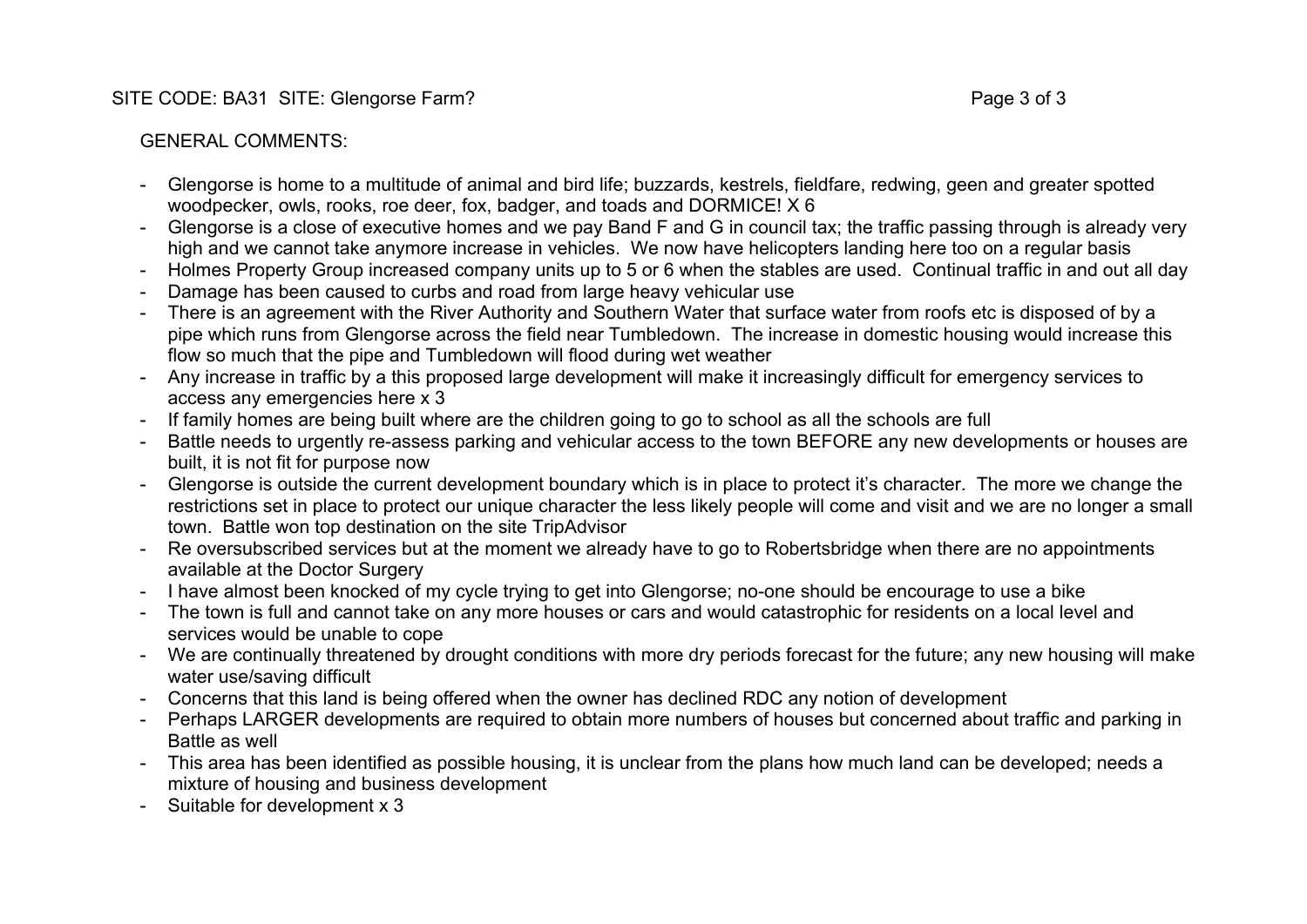#### SITE CODE: BA33 SITE: 19 Virgin's Lane Contributors: BA33.1, BA19.1

|                                               | <b>YES</b> | <b>NO</b> | Comments                              |
|-----------------------------------------------|------------|-----------|---------------------------------------|
| 1. Green Spaces identified in the display     |            |           |                                       |
| should be protected                           |            |           |                                       |
| 2a. The distinct identities of Battle Town    |            |           |                                       |
| and the surrounding village communities       |            |           |                                       |
| should be protected by strategic gaps         |            |           |                                       |
| which would prevent ribbon development        |            |           |                                       |
| 2b. The distinct identity of Battle Civil     |            |           |                                       |
| Parish should be protected from urban         |            |           |                                       |
| sprawl towards Hastings                       |            |           |                                       |
| 3. Building and built-on land that is part of |            |           |                                       |
| the character of the civil parish or that     |            |           |                                       |
| provides a community resource should be       |            |           |                                       |
| protected                                     |            |           |                                       |
| 4. Battle town is already heavily congested   |            |           | No parking allowed on the High Street |
| with traffic. Should new developments         |            |           |                                       |
| provide every opportunity for people to       |            |           |                                       |
| walk or cycle to local destinations           |            |           |                                       |

GENERAL COMMENTS:

- An owner commented that there are issues with it's boundaries
- A concern was that all the suggested sites should have the ownership clearly stated
- THE MAPPING OF THIS AREA WAS INCORRECT AND HAS LED PEOPLE TO CONFUSE THIS AREA WITH PLOT BA19 AND BA29 Therefore the feedback for this area may not be properly represented x 2
- The description for this site states that a single dwelling was allowed under RR/2016/3208/P however application RR/2011.585?P for 2 houses was refused and refused again under appeal in Jun 2012 along with another failed application
- This area is prone to flooding and has natural springs. Building more houses on this site with roads and hardstanding will make it more prone

Cont/d …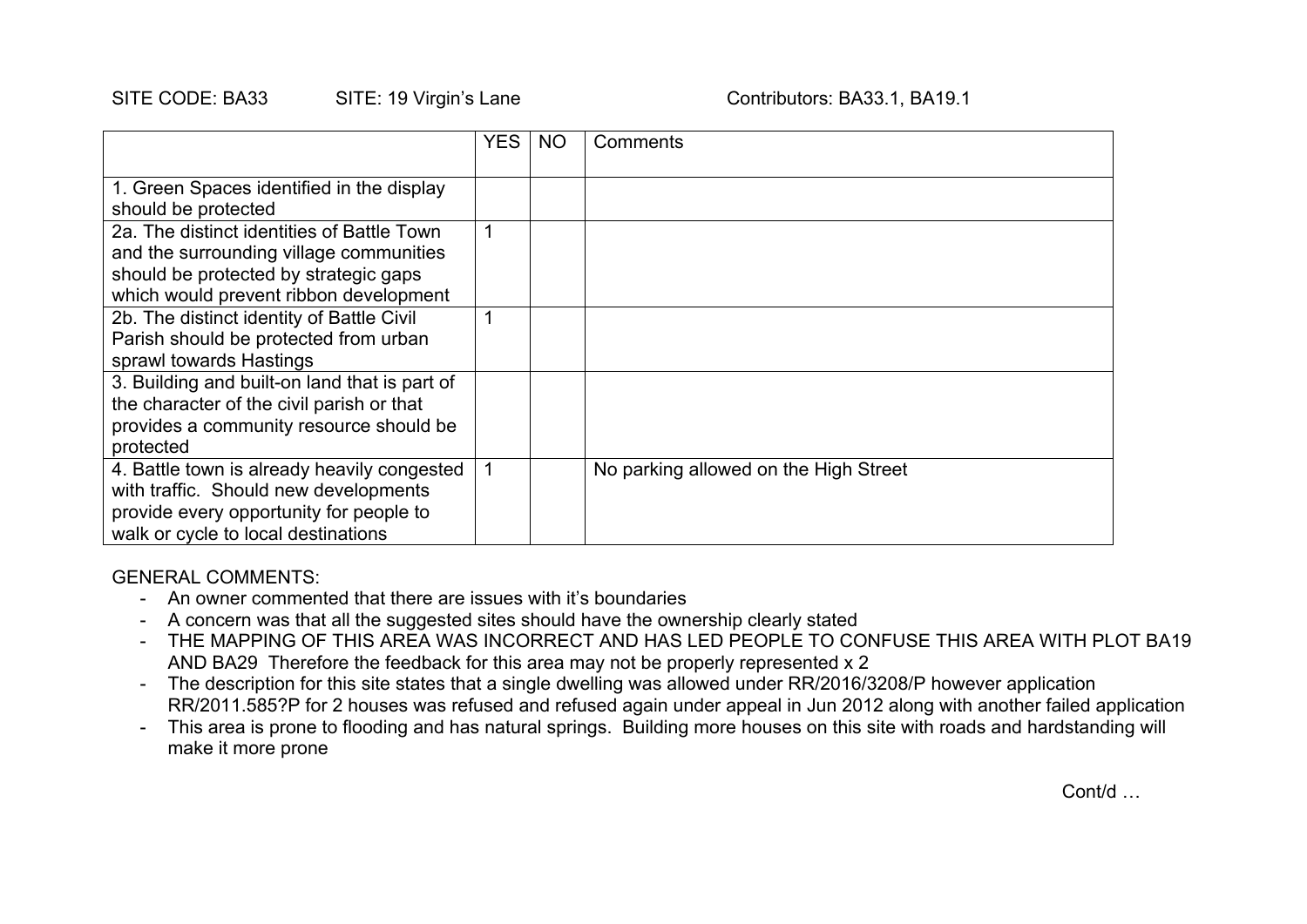- Due to the steepness of the site and issues with water runoff on the road, parking here is full to capacity on Virgin's Lane now. With not enough space for parking being given to new developments (as this will lose the developer money) there will be insufficient capacity for overflow parking. This is not a large town that can absorb many parked cars as it is surrounded by fields
- Planning was refused on application RR/2001/162/P with comments of it contained within the High Weald AONB and that it would be detrimental to retaining it's character. An appeal supported it's refusal and wasn't allowed

All the same arguments for sites BA33 and BA19 can be used for the sites BA29, again which was incorrectly marked on the Consultation Map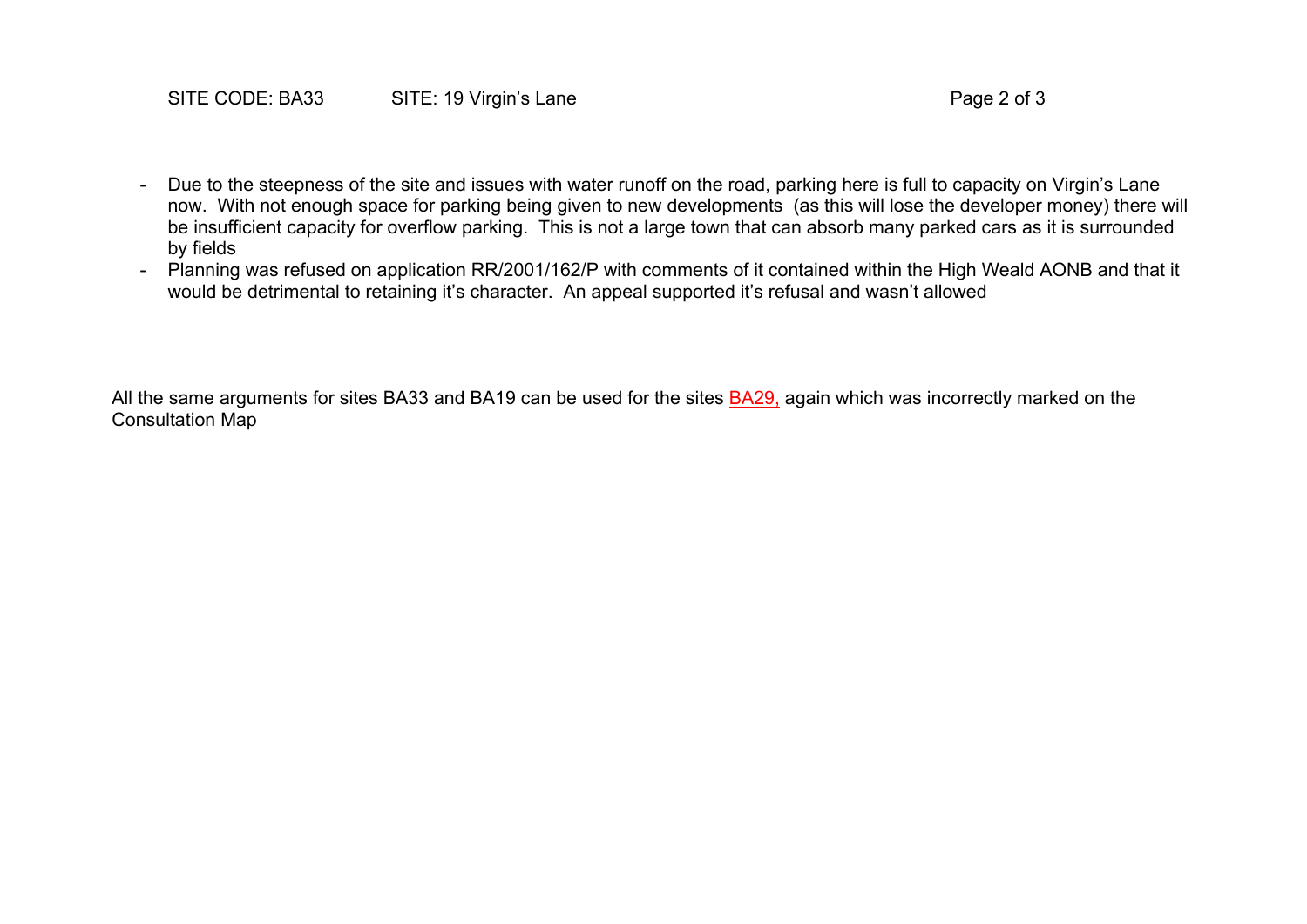### SITE CODE: BA34? SITE: (south of Hastings Road) Contributors: BA34.1, BA34.2, Seat Garage?

|                                               | <b>YES</b>     | NO. | Comments                                                  |
|-----------------------------------------------|----------------|-----|-----------------------------------------------------------|
|                                               |                |     |                                                           |
| 1. Green Spaces identified in the display     | $\overline{2}$ |     | reference Map 3?                                          |
| should be protected                           |                |     | No ref Map 1?                                             |
| 2a. The distinct identities of Battle Town    | $\overline{2}$ |     | Your Map 3 goes against your proposal to maintain The Gap |
| and the surrounding village communities       |                |     | ie Green Belt                                             |
| should be protected by strategic gaps         |                |     | - very important                                          |
| which would prevent ribbon development        |                |     |                                                           |
| 2b. The distinct identity of Battle Civil     | $\overline{2}$ |     |                                                           |
| Parish should be protected from urban         |                |     |                                                           |
| sprawl towards Hastings                       |                |     |                                                           |
| 3. Building and built-on land that is part of | $\overline{2}$ |     |                                                           |
| the character of the civil parish or that     |                |     |                                                           |
| provides a community resource should be       |                |     |                                                           |
| protected                                     |                |     |                                                           |
| 4. Battle town is already heavily congested   | 2              |     |                                                           |
| with traffic. Should new developments         |                |     |                                                           |
| provide every opportunity for people to       |                |     |                                                           |
| walk or cycle to local destinations           |                |     |                                                           |

- we need a footpath and cycle lane both sides of Hastings Road
- your proposal will remove wild life, natural habitats of many species on an already fast and dangerous road
- very important to maintain the SG south of Hastings Road (purple patch) and any other green areas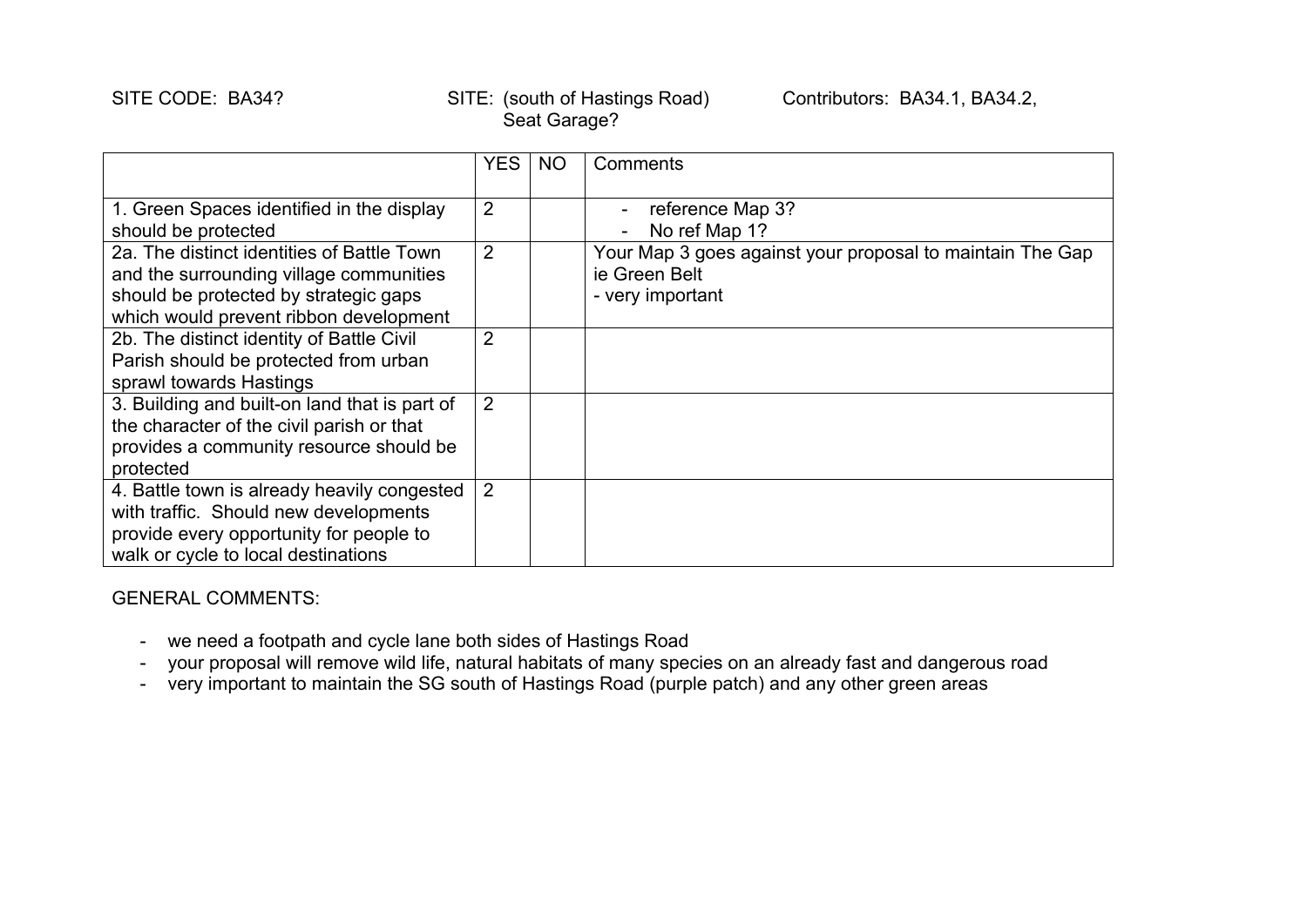#### SITE CODE: BA41? SITE: ? (opposite Battle Golf Course/Horseye) Contributors: BA41.1, BA41.2

|                                               | <b>YES</b>     | <b>NO</b> | Comments |
|-----------------------------------------------|----------------|-----------|----------|
|                                               |                |           |          |
| 1. Green Spaces identified in the display     | 4              |           |          |
| should be protected                           |                |           |          |
| 2a. The distinct identities of Battle Town    | $\overline{4}$ |           |          |
| and the surrounding village communities       |                |           |          |
| should be protected by strategic gaps         |                |           |          |
| which would prevent ribbon development        |                |           |          |
| 2b. The distinct identity of Battle Civil     | $\overline{4}$ |           |          |
| Parish should be protected from urban         |                |           |          |
| sprawl towards Hastings                       |                |           |          |
| 3. Building and built-on land that is part of | $\overline{4}$ |           |          |
| the character of the civil parish or that     |                |           |          |
| provides a community resource should be       |                |           |          |
| protected                                     |                |           |          |
| 4. Battle town is already heavily congested   | $\overline{4}$ |           |          |
| with traffic. Should new developments         |                |           |          |
| provide every opportunity for people to       |                |           |          |
| walk or cycle to local destinations           |                |           |          |

- infrastructure not good enough to sustain any development of Battle as a whole but in particular this site from the A21/A2100. Traffic speeds need to be reduced
- requesting visit for potential development
- $AONB x 2$
- Adjacent Ancient Woodland x 2
- Adjacent to a right of way x 2
- Adjacent to a listed building x 2
- Adjacent to wet woodland x 2
- Create further traffic and congestion x 2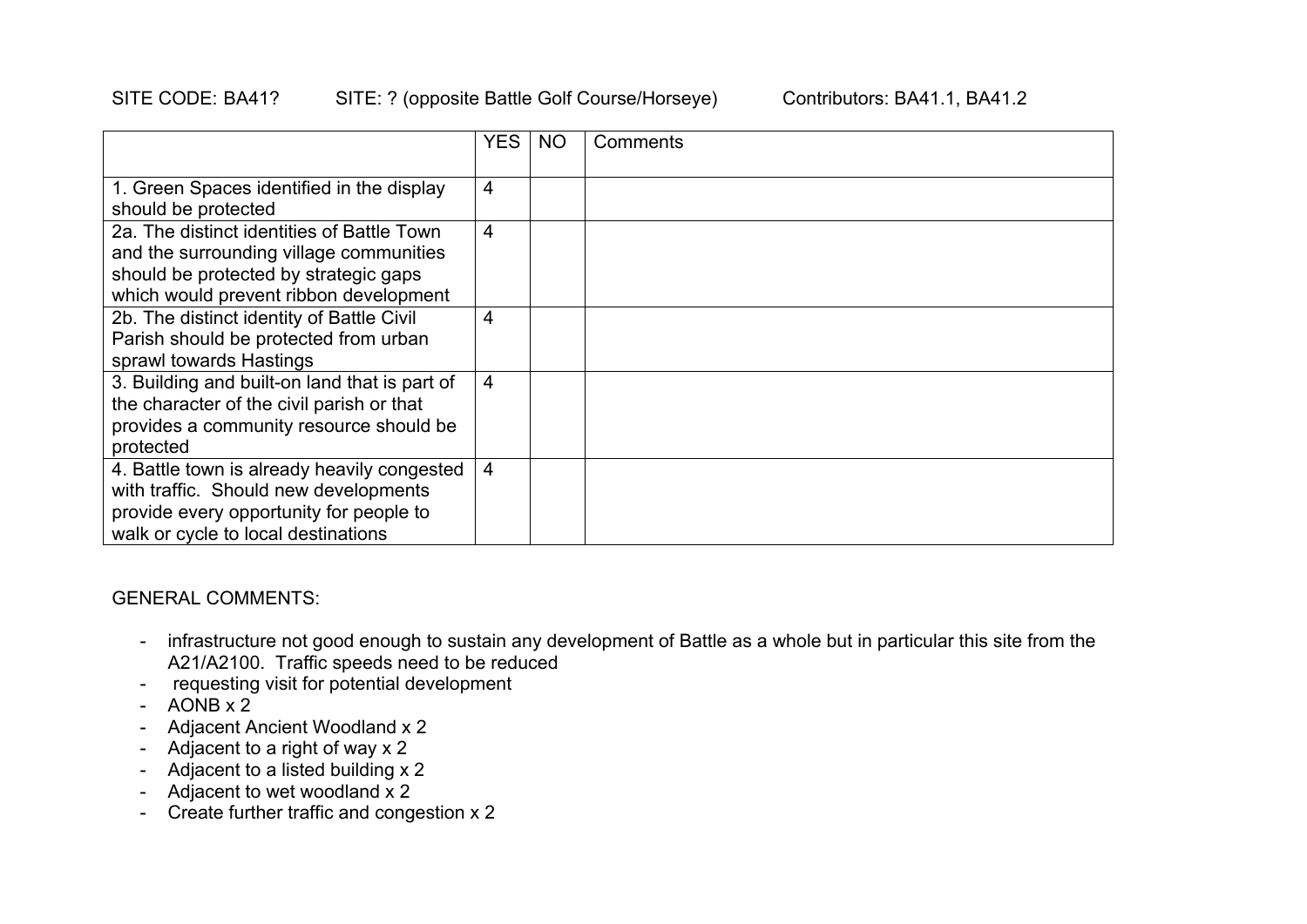SITE CODE: BA44 or B44? SITE: Almonry Farm Contributors: B44.1

|                                               | <b>YES</b>  | N <sub>O</sub> | Comments |
|-----------------------------------------------|-------------|----------------|----------|
|                                               |             |                |          |
| 1. Green Spaces identified in the display     | 1           |                |          |
| should be protected                           |             |                |          |
| 2a. The distinct identities of Battle Town    | 1           |                |          |
| and the surrounding village communities       |             |                |          |
| should be protected by strategic gaps         |             |                |          |
| which would prevent ribbon development        |             |                |          |
| 2b. The distinct identity of Battle Civil     | 1           |                |          |
| Parish should be protected from urban         |             |                |          |
| sprawl towards Hastings                       |             |                |          |
| 3. Building and built-on land that is part of | $\mathbf 1$ |                |          |
| the character of the civil parish or that     |             |                |          |
| provides a community resource should be       |             |                |          |
| protected                                     |             |                |          |
| 4. Battle town is already heavily congested   | 1           |                |          |
| with traffic. Should new developments         |             |                |          |
| provide every opportunity for people to       |             |                |          |
| walk or cycle to local destinations           |             |                |          |

- site is in the High Weald AONB
- site is outside the development boundary
- narrow track access
- there is a "right of way" on the northern boundary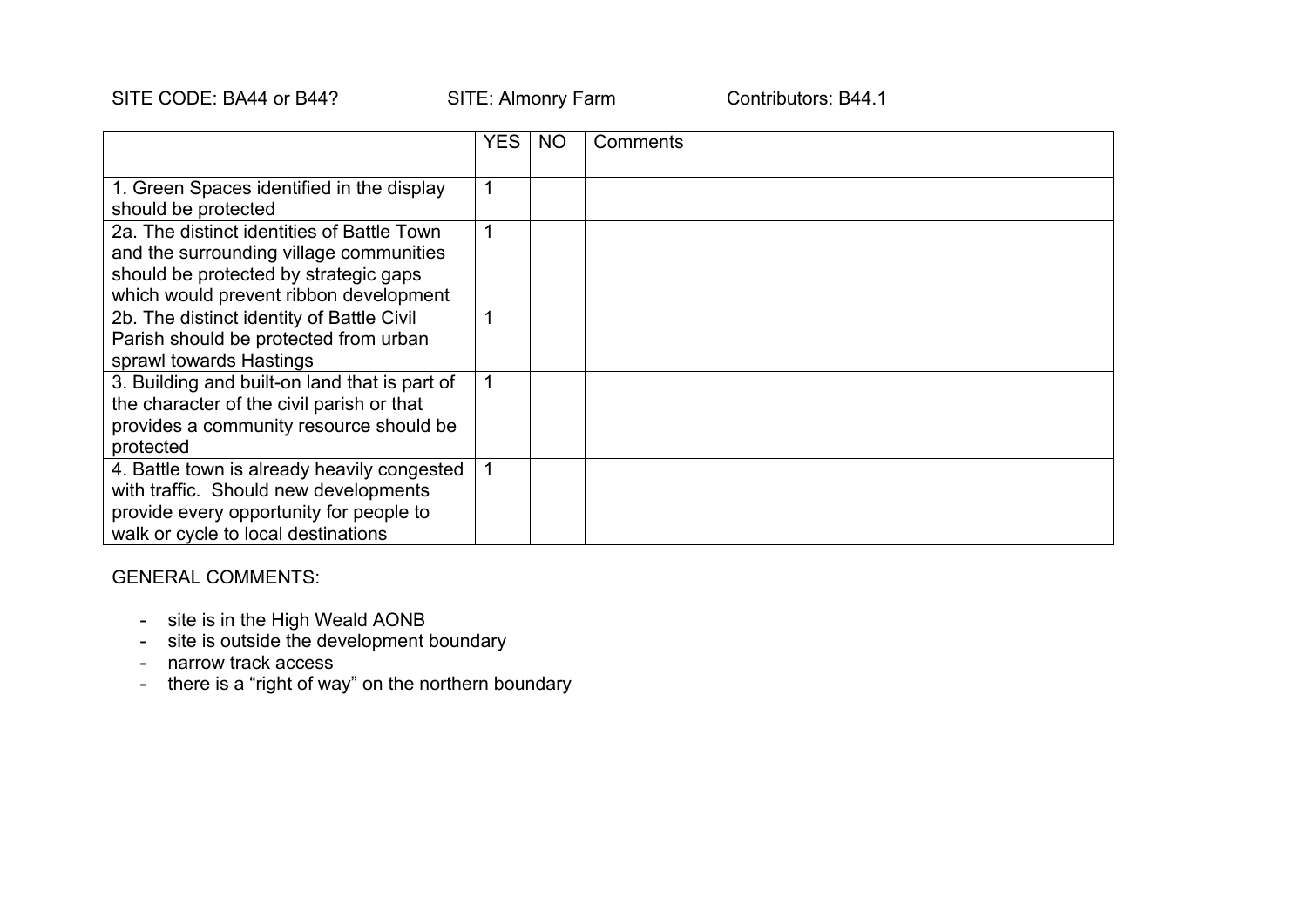|                                                                                                                                                                          | YES. | NO | Comments                                                                                                                                                                    |
|--------------------------------------------------------------------------------------------------------------------------------------------------------------------------|------|----|-----------------------------------------------------------------------------------------------------------------------------------------------------------------------------|
| 1. Green Spaces identified in the display<br>should be protected                                                                                                         | 3    |    |                                                                                                                                                                             |
| 2a. The distinct identities of Battle Town<br>and the surrounding village communities<br>should be protected by strategic gaps<br>which would prevent ribbon development | 3    |    |                                                                                                                                                                             |
| 2b. The distinct identity of Battle Civil<br>Parish should be protected from urban<br>sprawl towards Hastings                                                            | 2    |    |                                                                                                                                                                             |
| 3. Building and built-on land that is part of<br>the character of the civil parish or that<br>provides a community resource should be<br>protected                       |      |    |                                                                                                                                                                             |
| 4. Battle town is already heavily congested<br>with traffic. Should new developments<br>provide every opportunity for people to<br>walk or cycle to local destinations   |      | 2  | - Too far too dangerous to walk or cycle and most of activities<br>are in Battle<br>- A car is essential for this area with 2 buses a day twice a<br>week, none at weekends |

- how can you build houses where there is already a lot of traffic and NO bus service
- infrastructure poor and would have to be improved FIRST; no doctor, one small shop, no pavements, no buses
- school shuts whenever there is an election/voting as council believe it is too dangerous to get to Village Hall
- these sites will be using our small congested roads for construction; already no where to park; not enough parking is allocated per housing unit, there is no overspill once the roads are full. And you can't get anywhere reliably by public transport. It would be disaster if an emergency vehicle needed to access to our roads as they would be blocked
- frequent loss of electricity results in loss of water supply as well as power cuts, similarly flooding potential from drains
- all the information at the consultation needs to be online as very difficult to see and get any information as there were many people there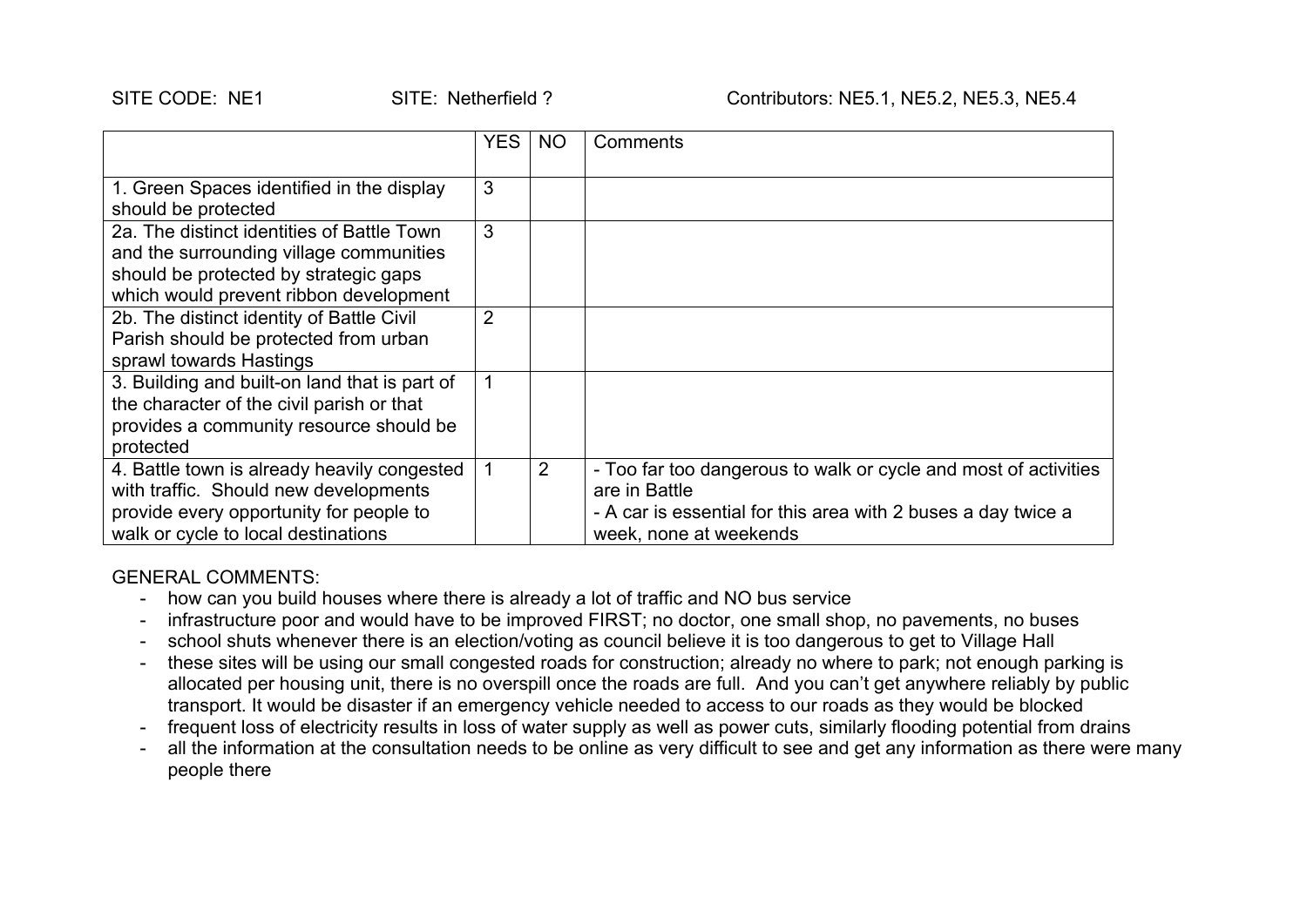NE4.1

|                                                                                                                                                                          | <b>YES</b>     | NO. | Comments                                                                                                                                                                    |
|--------------------------------------------------------------------------------------------------------------------------------------------------------------------------|----------------|-----|-----------------------------------------------------------------------------------------------------------------------------------------------------------------------------|
| 1. Green Spaces identified in the display<br>should be protected                                                                                                         | 4              |     |                                                                                                                                                                             |
| 2a. The distinct identities of Battle Town<br>and the surrounding village communities<br>should be protected by strategic gaps<br>which would prevent ribbon development | $\overline{4}$ |     |                                                                                                                                                                             |
| 2b. The distinct identity of Battle Civil<br>Parish should be protected from urban<br>sprawl towards Hastings                                                            | 3              |     |                                                                                                                                                                             |
| 3. Building and built-on land that is part of<br>the character of the civil parish or that<br>provides a community resource should be<br>protected                       | 2              |     |                                                                                                                                                                             |
| 4. Battle town is already heavily congested<br>with traffic. Should new developments<br>provide every opportunity for people to<br>walk or cycle to local destinations   | 2              | 2   | - Too far too dangerous to walk or cycle and most of activities<br>are in Battle<br>- A car is essential for this area with 2 buses a day twice a<br>week, none at weekends |

- how can you build houses where there is already a lot of traffic and NO bus service
- infrastructure poor and would have to be improved FIRST; no doctor, one small shop, no pavements, no buses
- school shuts whenever there is an election/voting as council believe it is too dangerous to get to Village Hall
- these sites will be using our small congested roads for construction; already no where to park; not enough parking is allocated per housing unit, there is no overspill once the roads are full. And you can't get anywhere reliably by public transport. It would be disaster if an emergency vehicle needed to access to our roads as they would be blocked
- frequent loss of electricity results in loss of water supply as well as power cuts, similarly flooding potential from drains
- all the information at the consultation needs to be online as very difficult to see and get any information as there were too many people there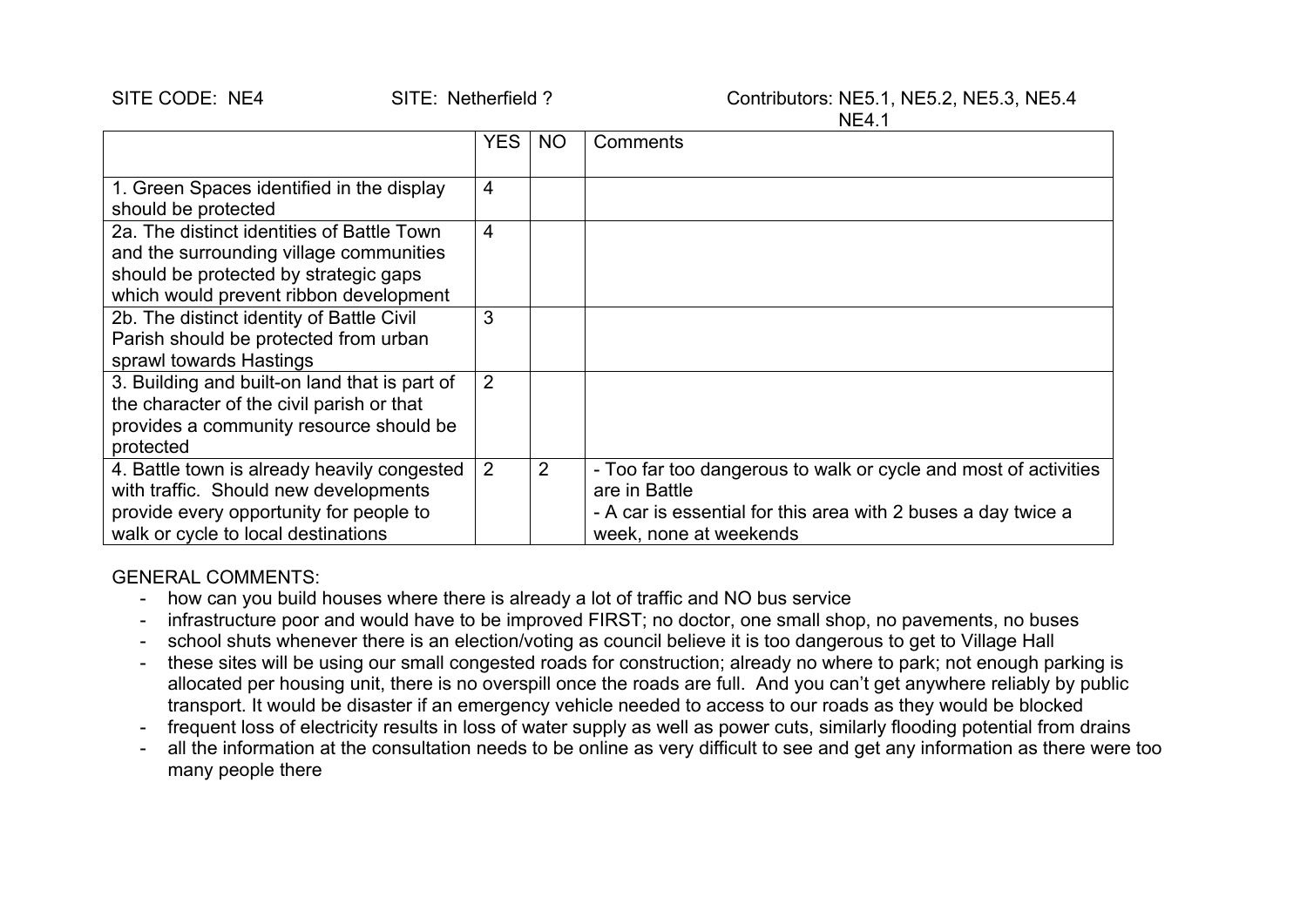|                                                                                                                                                                          | <b>YES</b>     | NO. | Comments                                                                                                                                                                    |
|--------------------------------------------------------------------------------------------------------------------------------------------------------------------------|----------------|-----|-----------------------------------------------------------------------------------------------------------------------------------------------------------------------------|
| 1. Green Spaces identified in the display<br>should be protected                                                                                                         | 4              |     |                                                                                                                                                                             |
| 2a. The distinct identities of Battle Town<br>and the surrounding village communities<br>should be protected by strategic gaps<br>which would prevent ribbon development | $\overline{4}$ |     |                                                                                                                                                                             |
| 2b. The distinct identity of Battle Civil<br>Parish should be protected from urban<br>sprawl towards Hastings                                                            | 3              |     |                                                                                                                                                                             |
| 3. Building and built-on land that is part of<br>the character of the civil parish or that<br>provides a community resource should be<br>protected                       | 2              |     |                                                                                                                                                                             |
| 4. Battle town is already heavily congested<br>with traffic. Should new developments<br>provide every opportunity for people to<br>walk or cycle to local destinations   | 2              | 2   | - Too far too dangerous to walk or cycle and most of activities<br>are in Battle<br>- A car is essential for this area with 2 buses a day twice a<br>week, none at weekends |

- how can you build houses where there is already a lot of traffic and NO bus service
- infrastructure poor and would have to be improved FIRST; no doctor, one small shop, no pavements, no buses
- school shuts whenever there is an election/voting as council believe it is too dangerous to get to Village Hall
- these sites will be using our small congested roads for construction; already no where to park; not enough parking is allocated per housing unit, there is no overspill once the roads are full. And you can't get anywhere reliably by public transport. It would be disaster if an emergency vehicle needed to access to our roads as they would be blocked
- frequent loss of electricity results in loss of water supply as well as power cuts, similarly flooding potential from drains
- all the information at the consultation needs to be online as very difficult to see and get any information as there were many people there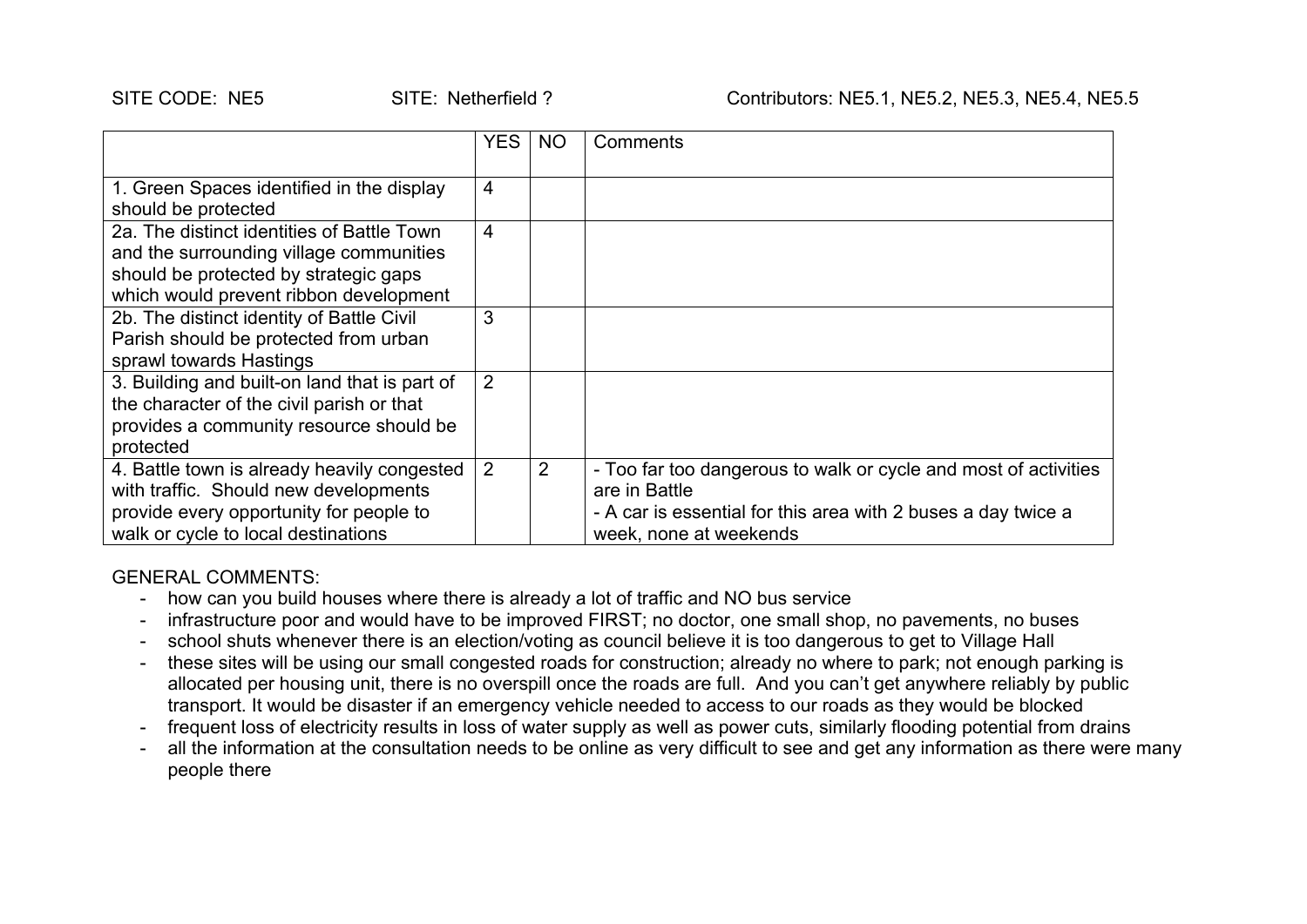|                                                                                                                                                                          | <b>YES</b>     | NO.            | Comments                                                                                                                                                                    |
|--------------------------------------------------------------------------------------------------------------------------------------------------------------------------|----------------|----------------|-----------------------------------------------------------------------------------------------------------------------------------------------------------------------------|
| 1. Green Spaces identified in the display<br>should be protected                                                                                                         | 3              |                |                                                                                                                                                                             |
| 2a. The distinct identities of Battle Town<br>and the surrounding village communities<br>should be protected by strategic gaps<br>which would prevent ribbon development | 3              |                |                                                                                                                                                                             |
| 2b. The distinct identity of Battle Civil<br>Parish should be protected from urban<br>sprawl towards Hastings                                                            | $\overline{2}$ |                |                                                                                                                                                                             |
| 3. Building and built-on land that is part of<br>the character of the civil parish or that<br>provides a community resource should be<br>protected                       |                |                |                                                                                                                                                                             |
| 4. Battle town is already heavily congested<br>with traffic. Should new developments<br>provide every opportunity for people to<br>walk or cycle to local destinations   |                | $\overline{2}$ | - Too far too dangerous to walk or cycle and most of activities<br>are in Battle<br>- A car is essential for this area with 2 buses a day twice a<br>week, none at weekends |

- how can you build houses where there is already a lot of traffic and NO bus service
- infrastructure poor and would have to be improved FIRST; no doctor, one small shop, no pavements, no buses
- school shuts whenever there is an election/voting as council believe it is too dangerous to get to Village Hall
- these sites will be using our small congested roads for construction; already no where to park; not enough parking is allocated per housing unit, there is no overspill once the roads are full. And you can't get anywhere reliably by public transport. It would be disaster if an emergency vehicle needed to access to our roads as they would be blocked
- frequent loss of electricity results in loss of water supply as well as power cuts, similarly flooding potential from drains
- all the information at the consultation needs to be online as very difficult to see and get any information as there were many people there
- DARVEL DOWN: There is a pinch point at the school, with congestion and double parking and blocked roads. How can this be being suggested as an access route?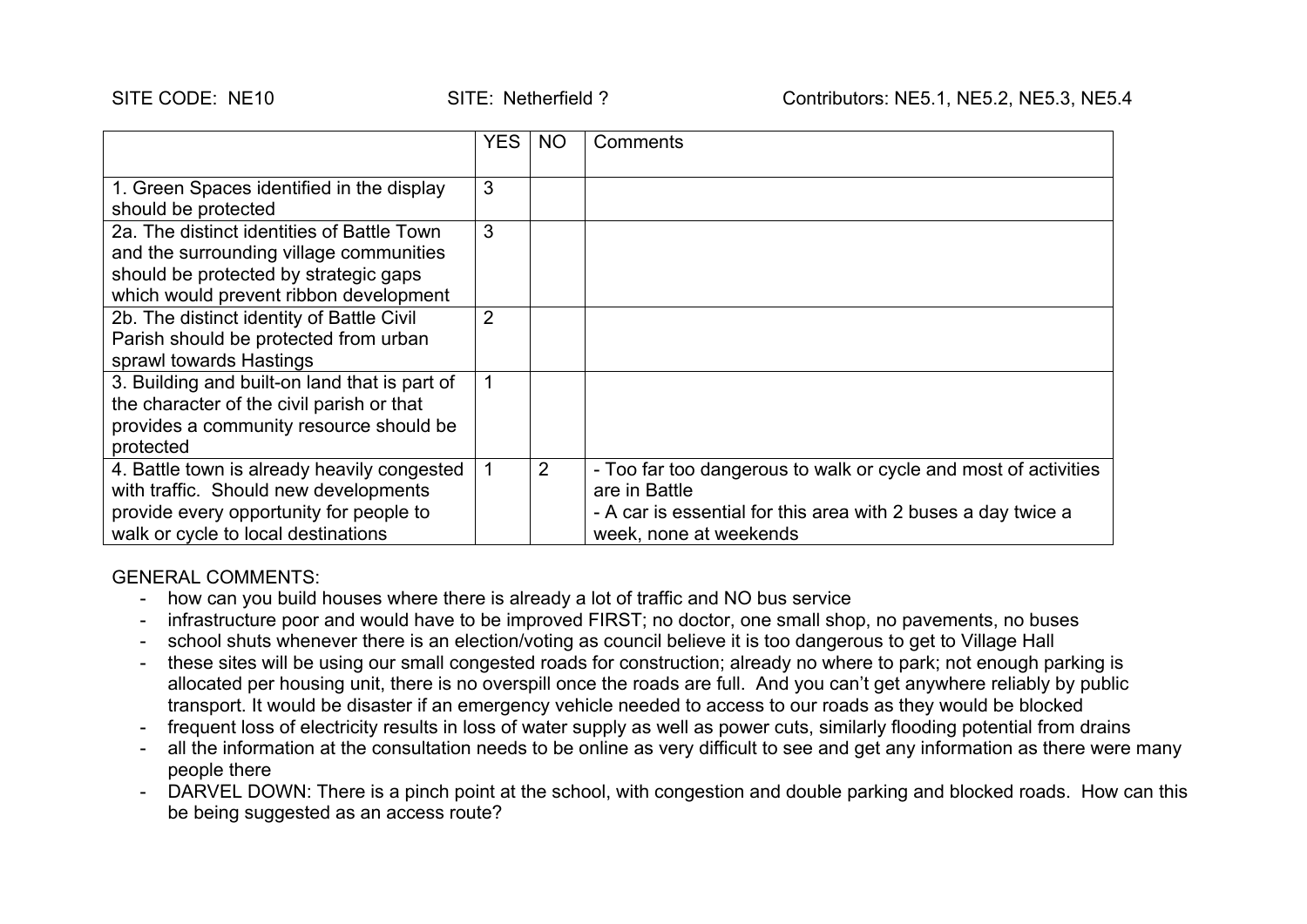### SITE CODE: TBA1 SITE: Land adjacent to Squirrel Inn Contributors: TBA1.1, TBA1.2, TBA1.3, TBA1.4

|                                                                                                                                                                          | <b>YES</b> | N <sub>O</sub> | Comments                              |
|--------------------------------------------------------------------------------------------------------------------------------------------------------------------------|------------|----------------|---------------------------------------|
| 1. Green Spaces identified in the display<br>should be protected                                                                                                         | 3          |                | (Is this green space not protected??) |
| 2a. The distinct identities of Battle Town<br>and the surrounding village communities<br>should be protected by strategic gaps<br>which would prevent ribbon development | 3          |                | - isn't this a strategic gap          |
| 2b. The distinct identity of Battle Civil<br>Parish should be protected from urban<br>sprawl towards Hastings                                                            | 3          |                | - ditto                               |
| 3. Building and built-on land that is part of<br>the character of the civil parish or that<br>provides a community resource should be<br>protected                       | 3          |                |                                       |
| 4. Battle town is already heavily congested<br>with traffic. Should new developments<br>provide every opportunity for people to<br>walk or cycle to local destinations   | 3          |                |                                       |

- close to schools
- on the much quieter part of town
- would avoid traffic congestion in town centre (unless you happen to be coming the other way?)
- room for a mini roundabout
- good site for all directions Bexhill; Boreham Street, Netherfield, Battle
- the site could be contained on the lower level of the hill so view to Hastings would be unobstructed
- HOWEVER; in the High Weald AONB; will be highly visible both day and night; further expansion can only be made by going upward to the brow of the hill. Access is steep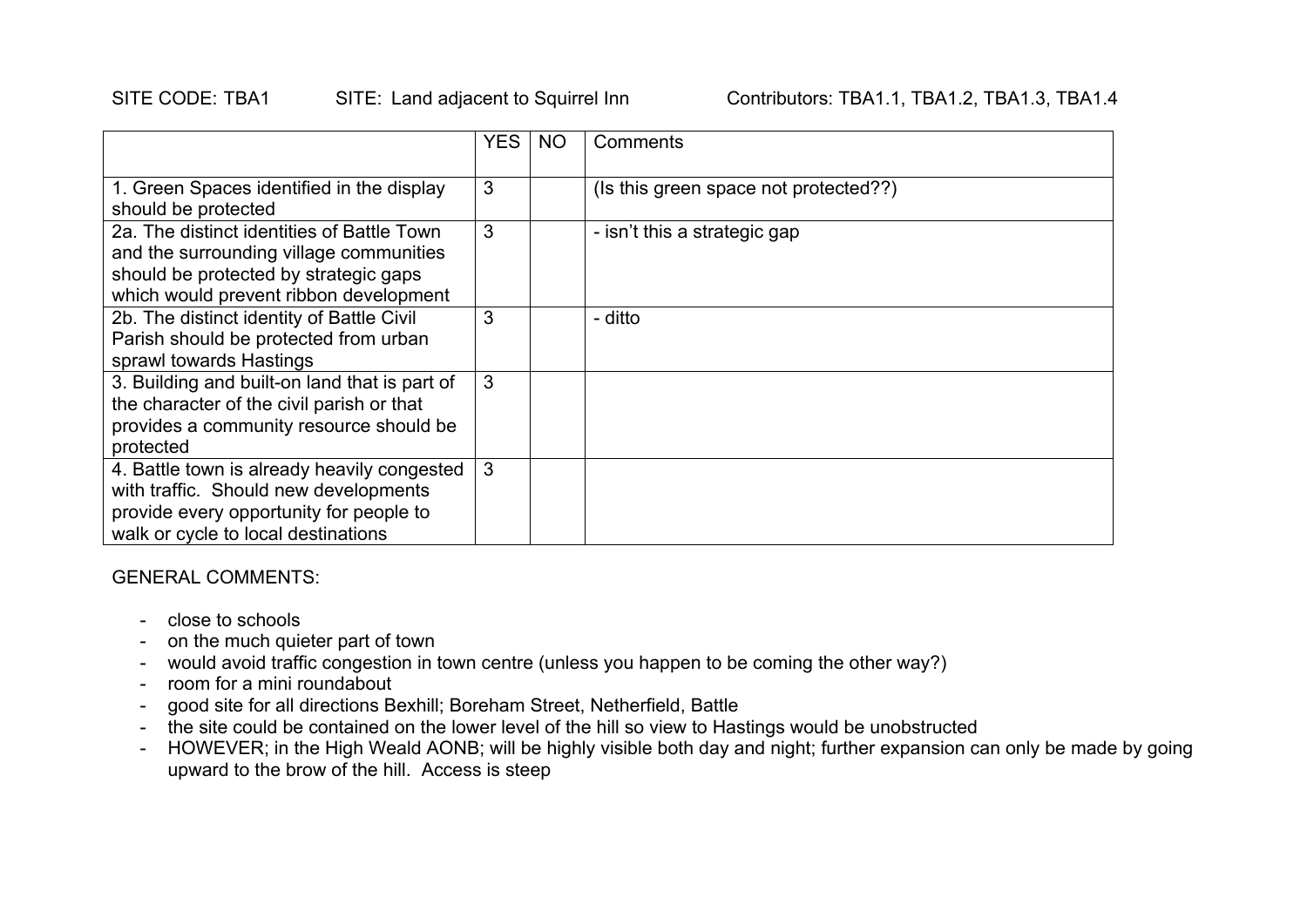|                                                                                                                                                                          | YES. | NO. | Comments                                                                                                                                                                                                                                                               |
|--------------------------------------------------------------------------------------------------------------------------------------------------------------------------|------|-----|------------------------------------------------------------------------------------------------------------------------------------------------------------------------------------------------------------------------------------------------------------------------|
| 1. Green Spaces identified in the display<br>should be protected                                                                                                         | 6    |     | essential and this green space should be kept<br>$\overline{a}$<br>is not in the strategic gap?<br>$\qquad \qquad \blacksquare$                                                                                                                                        |
| 2a. The distinct identities of Battle Town<br>and the surrounding village communities<br>should be protected by strategic gaps<br>which would prevent ribbon development | 6    |     | if this is allowed it will further the ribbon development<br>$\overline{\phantom{a}}$<br>removal os land between Hastings Rd and railway line<br>strongly resisted as provides scenic views to the SW<br>and from the SW                                               |
| 2b. The distinct identity of Battle Civil<br>Parish should be protected from urban<br>sprawl towards Hastings                                                            | 6    |     |                                                                                                                                                                                                                                                                        |
| 3. Building and built-on land that is part of<br>the character of the civil parish or that<br>provides a community resource should be<br>protected                       | 5    |     | Battle is a tourist destination and the appearance is most<br>important. Trade will depend on the "look" of the town                                                                                                                                                   |
| 4. Battle town is already heavily congested<br>with traffic. Should new developments<br>provide every opportunity for people to<br>walk or cycle to local destinations   | 4    | 1   | everyone will have to drive as no facilities here<br>$\overline{\phantom{0}}$<br>Telham Lane is not within easy walking of Battle<br>$\qquad \qquad \blacksquare$<br>Will also need a regular bus service to reduce car use<br>$\qquad \qquad -$<br>to railway station |

- an area in the High Weald AONB. Can't understand why this site is even being looked at x 4
- doctors surgeries, schools, roads already full
- town doesn't have the infrastructure to cope with any more housing/people x 3
- the A2100 is like a mini M1 motorway; there is trouble joining the road out of Telham Lane in the morning; 80 to 100 extra cars will have to be accommodated on the lane and entering onto the A2100
- Telham Lane has become a "rat run" for traffic and they go very fast along this lane/s; the traffic has increased since the link road has opened
- More houses mean more people mean more cars. The infrastructure isn't here to cope with any increase
- TELHAM REC; was gifted to the area by the landowner to provide play and an area for the local children and so cannot be developed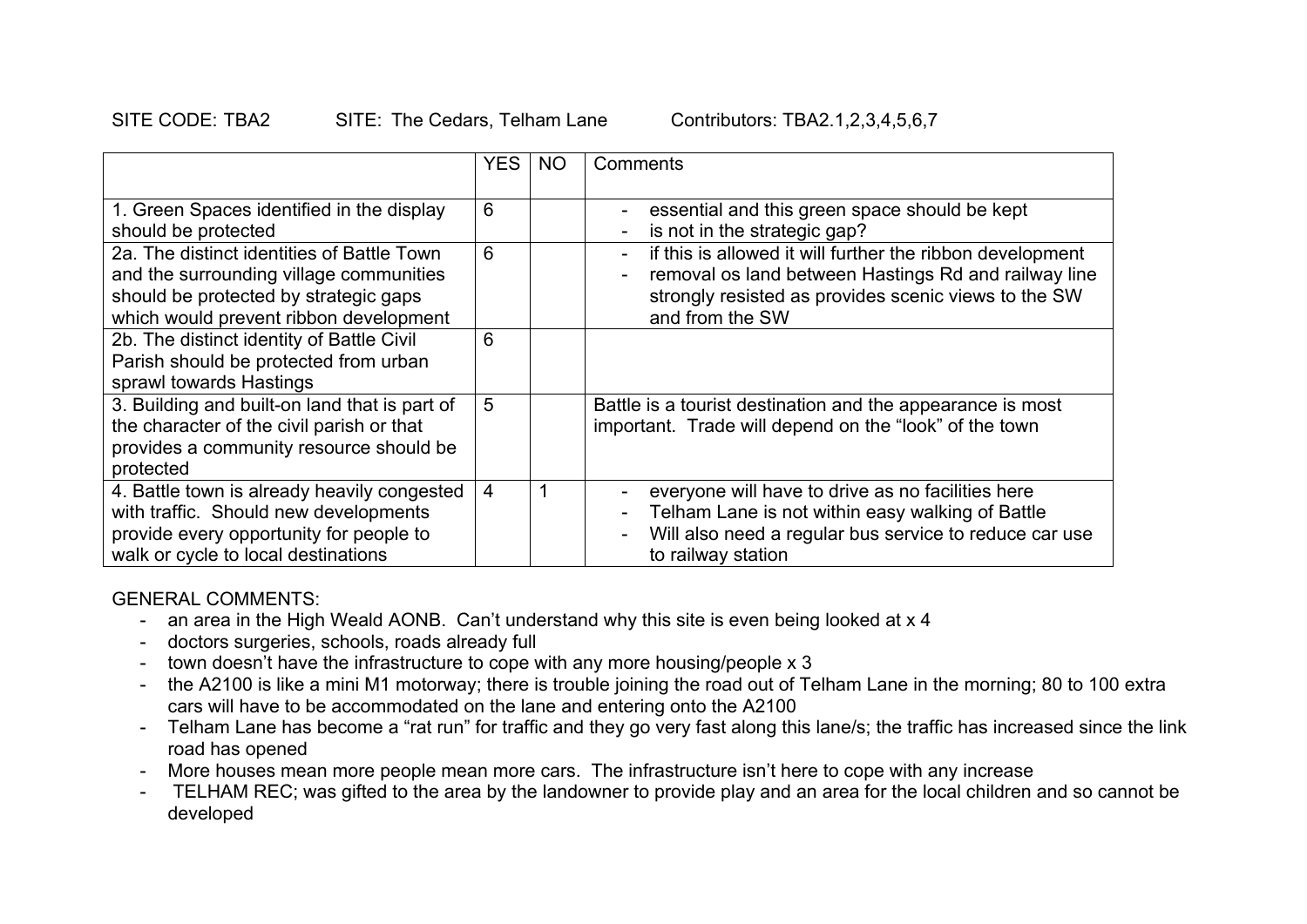#### SITE CODE: TBA3 SITE: High Views, Loose Farm Contributors: TBA3.1, TBA3.2

|                                               | <b>YES</b> | NO. | Comments |
|-----------------------------------------------|------------|-----|----------|
|                                               |            |     |          |
| 1. Green Spaces identified in the display     |            |     |          |
| should be protected                           |            |     |          |
| 2a. The distinct identities of Battle Town    |            |     |          |
| and the surrounding village communities       |            |     |          |
| should be protected by strategic gaps         |            |     |          |
| which would prevent ribbon development        |            |     |          |
| 2b. The distinct identity of Battle Civil     |            |     |          |
| Parish should be protected from urban         |            |     |          |
| sprawl towards Hastings                       |            |     |          |
| 3. Building and built-on land that is part of |            |     |          |
| the character of the civil parish or that     |            |     |          |
| provides a community resource should be       |            |     |          |
| protected                                     |            |     |          |
| 4. Battle town is already heavily congested   |            |     |          |
| with traffic. Should new developments         |            |     |          |
| provide every opportunity for people to       |            |     |          |
| walk or cycle to local destinations           |            |     |          |

- the land could accommodate 4-6 houses easily
- brownfield site
- site within the AONB but during a planning appeal at this site the Inspector overturned the decision not to allow building saying that there was already a visual ribbon development along this road
- there are already 2 traveller sites here and new government legislation states that favouritism cannot be given to travellers and not then to house dwellers
- there is a field sited between the new Care Home extension and the strip of housing (3 houses deep in places) along the A2100 that would not affect the High Weald AONB as it is level and sandwiched between these 2 developments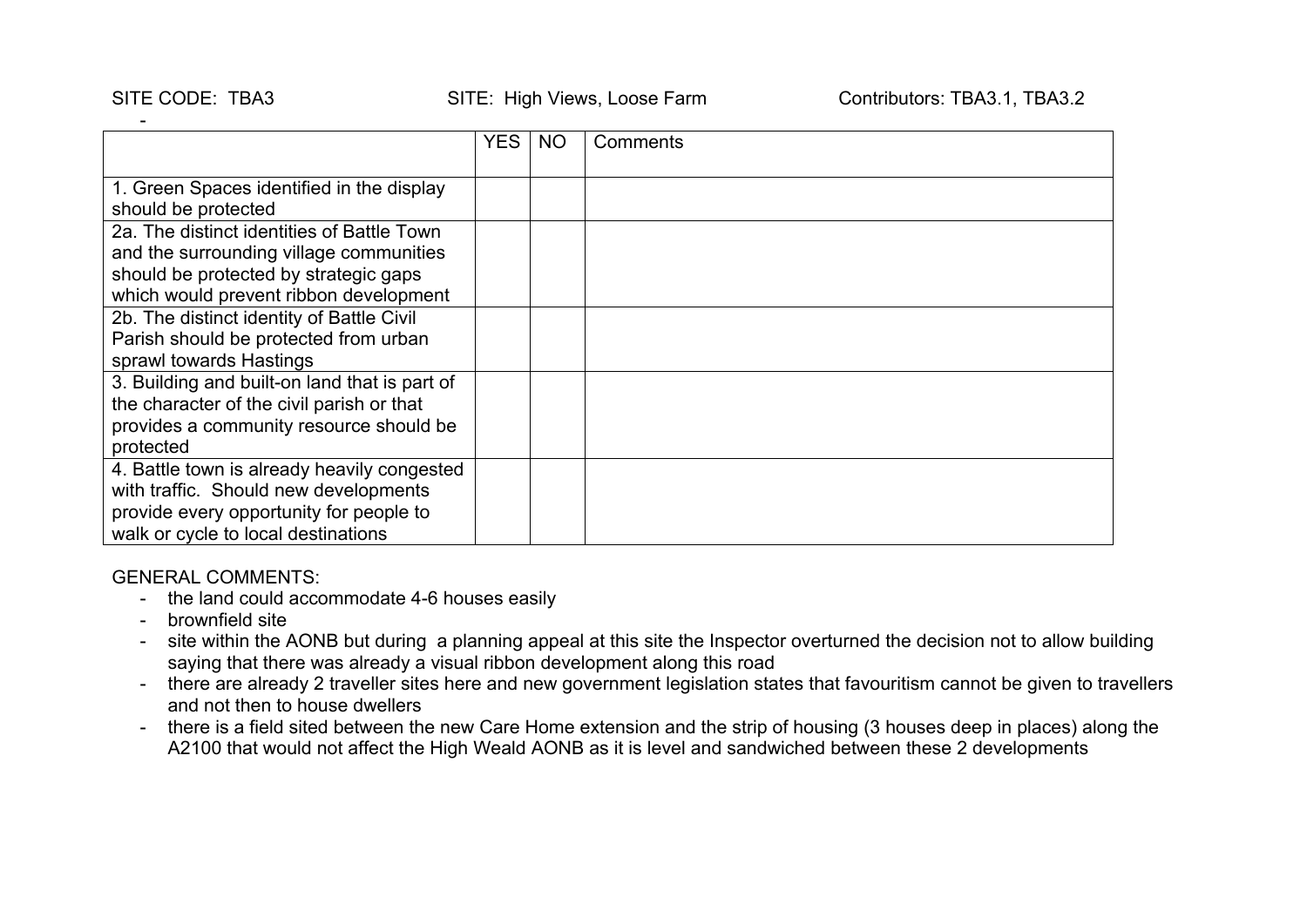### SITE CODE: NSR SITE: General Contributors: NSR1,2,3,4,5,6,7,8,9,10,11,12,13,14,15,16,17,18,19,20 21,22,23,24,25,26,27,28,29,30,31,32,33,34,35,36,37,38, 39,40,41,42,43,44,45,46,47,48,49,50,51,52,53,54,55,56 BA19.36

|                                                                                                                                                                          | <b>YES</b> | <b>NO</b>      | Comments                                                                                                                                                                                                                                                                                                                         |
|--------------------------------------------------------------------------------------------------------------------------------------------------------------------------|------------|----------------|----------------------------------------------------------------------------------------------------------------------------------------------------------------------------------------------------------------------------------------------------------------------------------------------------------------------------------|
| 1. Green Spaces identified in the display<br>should be protected                                                                                                         | 47         |                | it is good that 21 sites have been identified and must<br>$\qquad \qquad -$<br>be fully protected esp if AONB or Ancient Woodland<br>these must be kept to allow for spaces in between the<br>Battle areas x 5                                                                                                                   |
| 2a. The distinct identities of Battle Town<br>and the surrounding village communities<br>should be protected by strategic gaps<br>which would prevent ribbon development | 45         | 2              | Battle is an historic unique town and everything should<br>be done to preserve this character x 3<br>RDC proposal to remove part of gap is wrong x10<br>$\blacksquare$<br>Gaps put in to protect and if keep altering and making<br>smaller it will detrimental x 4<br>The gap between Crowhurst and Battle needs to<br>increase |
| 2b. The distinct identity of Battle Civil<br>Parish should be protected from urban<br>sprawl towards Hastings                                                            | 43         | 3              |                                                                                                                                                                                                                                                                                                                                  |
| 3. Building and built-on land that is part of<br>the character of the civil parish or that<br>provides a community resource should be<br>protected                       | 41         | -1             | Couldn't get to map, too crowded<br>civil society is promoted through community<br>will lose it's distinctive historical background; heritage<br>$\overline{\phantom{a}}$<br>for future generations                                                                                                                              |
| 4. Battle town is already heavily congested<br>with traffic. Should new developments<br>provide every opportunity for people to<br>walk or cycle to local destinations   | 45         | $\overline{1}$ | will have little impact as most people will need to use<br>$\blacksquare$<br>cars<br>needs 'health' pathways x 1<br>$\blacksquare$<br>we need dedicated cycle paths<br>extra parking for bikes are/will be needed for bikes in<br>the town<br>use this opportunity to facilitate walking and cycling in<br><b>Battle</b>         |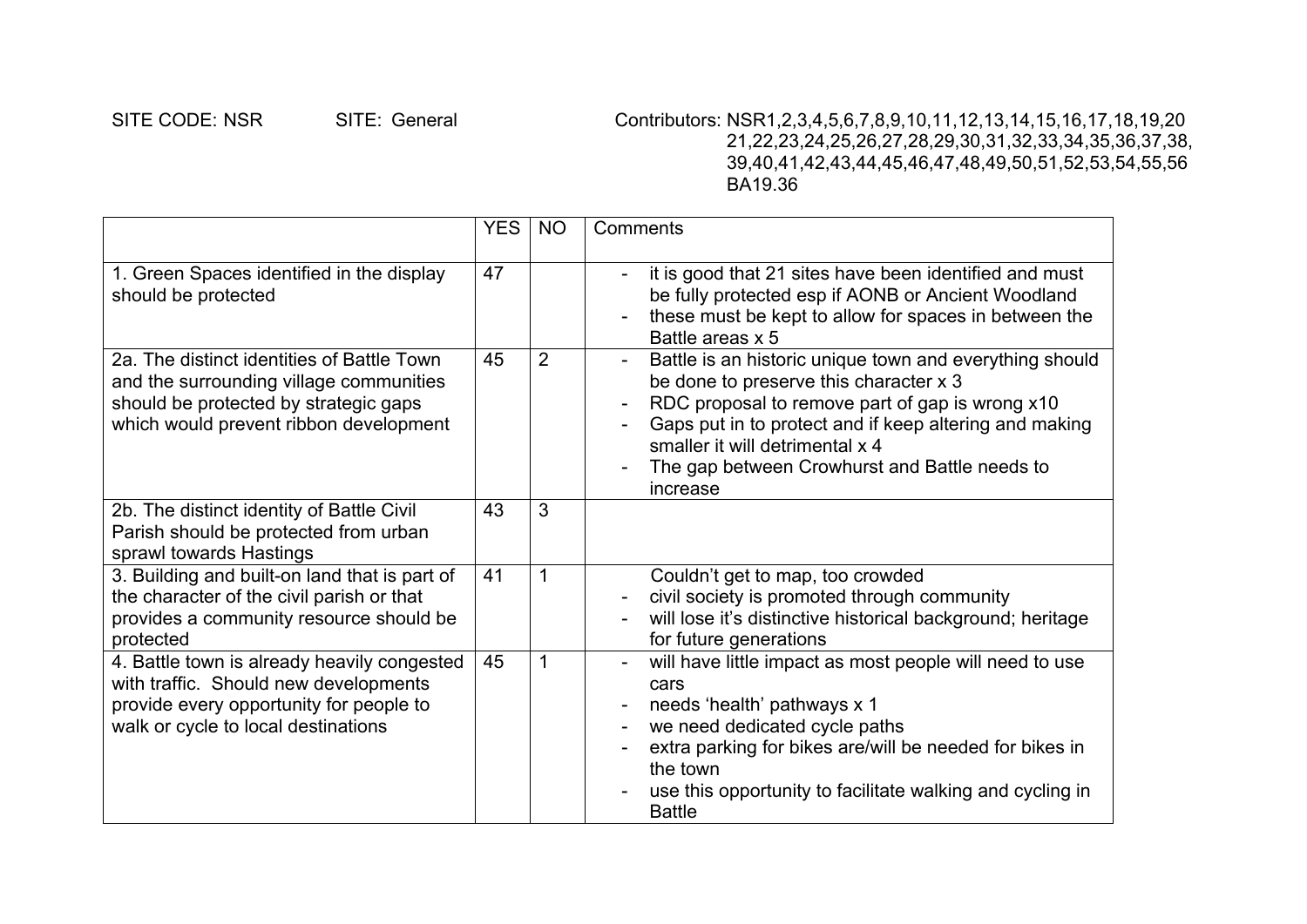- you have done a good job of identifying suitable sites. Keep these sites but only strictly for small developments of 6 houses or less; excellent consultation; Maurice Holmes was very good but overwhelmed by questions x 5
- character of Battle's unique and ancient position in history must not be lost x 3
- Battle CP is totally within the High Weald AONB and design and positioning of new developments v important x 3
- Wasn't able to see individual site plans; can they go on website x 2
- Infrastructure too bad already so cannot cope with more traffic, more schools, need for doctors, etc x 30
- Unless congestion is sorted there will be more air pollution
- Parking very difficult; is it affecting the town's shops?/parking in High Street for disabled and deliveries only; HGVs should be banned; parking spaces are being reduced as you are using car parks for houses X 5
- A traffic warden is a priority  $x 3$
- Unsure as to benefit of health pathways  $(?) \times 2$
- Dedicated/safe cyclepath to Claverham from all areas of the town route from Claverham to Station via Battle Abbey grounds; cycle path down A2100; speed should be reduced on A2100 to make it safer; ways of slowing speed along A2100 x 4
- Parking an issue too expensive, car park should be free, cascade affect as people then park in the High Street; makes High Street very dangerous; parking in High St should be restricted to 20 mins to encourage more use of shops and better use of car parks x 2
- 1.5 days? (but display was on for longer); not professional enough; display in too small an area, etc, etc/ should have been open to public for longer/too much info in one go with too little time x 3
- online information would have been useful x 3
- would be helpful to know the time scale for the developments and how big Battle's population will increase
- we need a bypass or an alternative main route other than High Street; stop HGVs coming thru town; parking for disabled only in the High Street x 4
- affordable housing with a local need as prices are rising
- 425 houses means 800 vehicles which means 1600 vehicles movements or more therefore we need 2 large developments rather than small ones as it will be easier to work out how to cope with more traffic and people